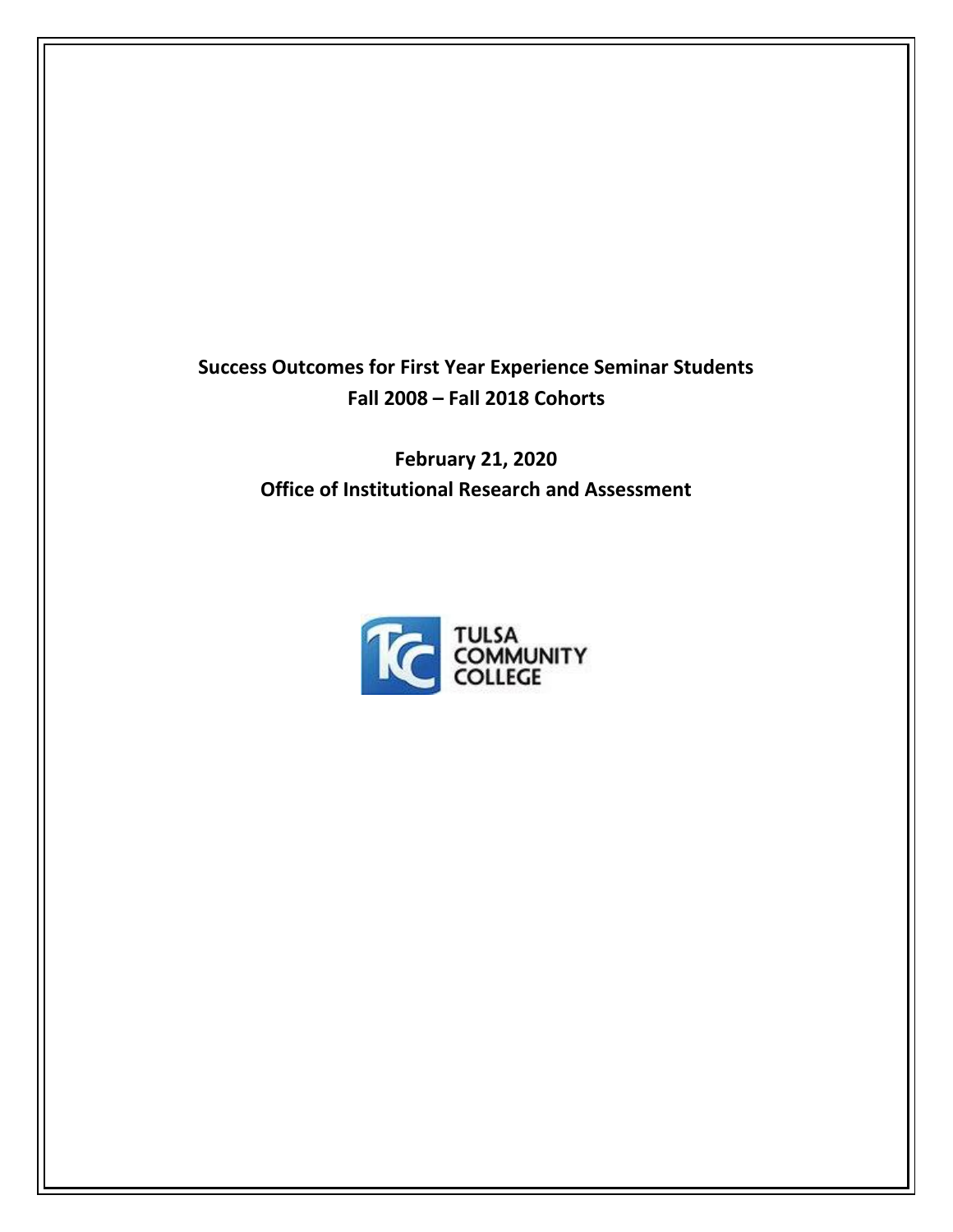# **Executive Summary**

Academic Strategies (ENGL 1003) was established in 2008 as a student success strategy designed to orient students to the TCC campuses and college services, emphasizing personal and social strategies to increase student involvement in college and community activities. From the outset, all students enrolled in the Tulsa Achieves program were required to enroll in the course. Beginning Fall 2013, all students who placed into any level of developmental reading, writing, or mathematics were also required to complete the course. The course was re-named First Year Experience Seminar beginning Fall 2017 and re-designated COLL 1002. The course credit hours were reduced from three credit hours to two. This report summarizes the success outcomes of students who enrolled in either Academic Strategies (ENGL 1003) or First Year Experience Seminar (COLL 1002) from 2008 through 2018. Metrics examined were the cohort first fall-to-first spring persistence, first-fall-to-second-fall retention, three-year graduation rate, success rates in developmental courses, and success rates in gateway courses. Course success was defined as receiving a final grade of C or better in any course. Comparisons were made with students of the same cohort by enrollment status who did not enroll in either ENGL 1003 or COLL 1002. It is important to note that when the course was re-designated in Fall 2017 from three credit hours to two there was an associated shift in the number of first-time students from full-time enrollment status to part-time status. Also, for the purpose of this report the courses ENGL 1003 and COLL 1002 were combined and referenced collectively as First Year Experience Seminar (FYES).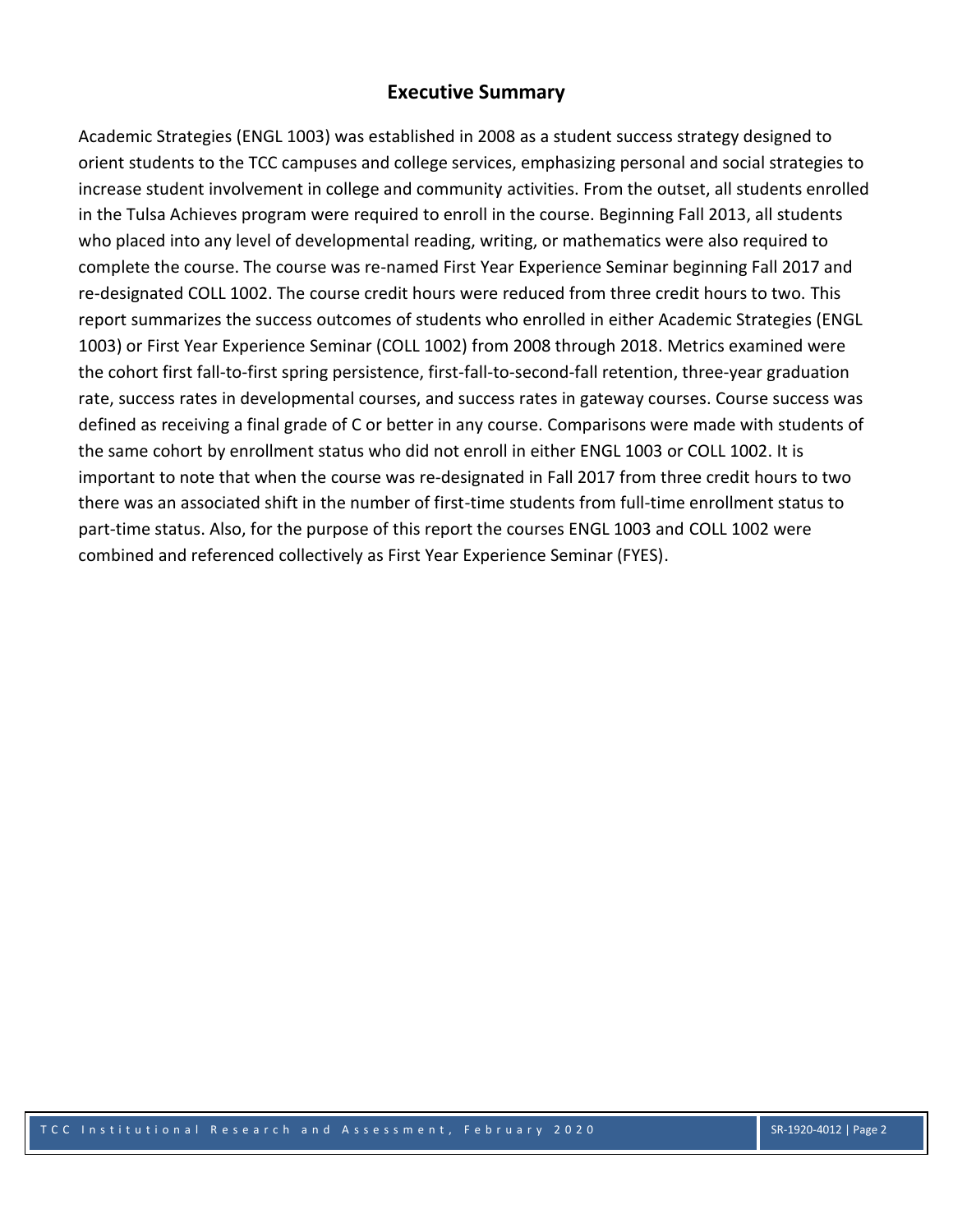## **Enrollment in the First Year Experience Seminar (FYES) by full-time students**

Of the 20,601 first-time, degree-seeking, full-time students enrolling from fall 2008 to fall 2018, 60.6% enrolled in FYES. 83.0% of those enrolling in the seminar received a C or higher for the course. The remaining 17.0% who did not earn a C or higher for the course showed dramatically poorer outcomes, even when compared to students who did not enroll in FYES at all.

- ❖ **Fall-to-Spring Persistence –** Full-time FYES students enrolled in the first spring semester at a significantly higher rate (86.8%) than students who did not enroll in the course (73.4%) or who enrolled but did not earn a C or better (50.9%).
- ❖ **Fall-to-Fall Retention –** Full-time FYES students enrolled in the second fall semester at a significantly higher rate (62.2%) than students who did not enroll in FYES (47.4%) or who enrolled but did not earn a C or better (13.2%).
- ❖ **Graduation Within Three Years –** Significantly more full-time students (16.8%) who enrolled in FYES graduated within three years compared to 12.7% of students who did not take FYES, and 0.7% of students who enrolled but did not earn a C or better.
- ❖ **Success Rates in Developmental Courses (Grades of C or Better) –** Full-time FYES students succeeded at a significantly higher rate in developmental courses (67.8%) compared to 60.5% of students not taking FYES.
- ❖ **Success Rates in Gateway Courses (Grades of C or Better) –** Full-time FYES students succeeded at a significantly higher rate in gateway courses (78.9%) compared to 73.8% of students not taking FYES.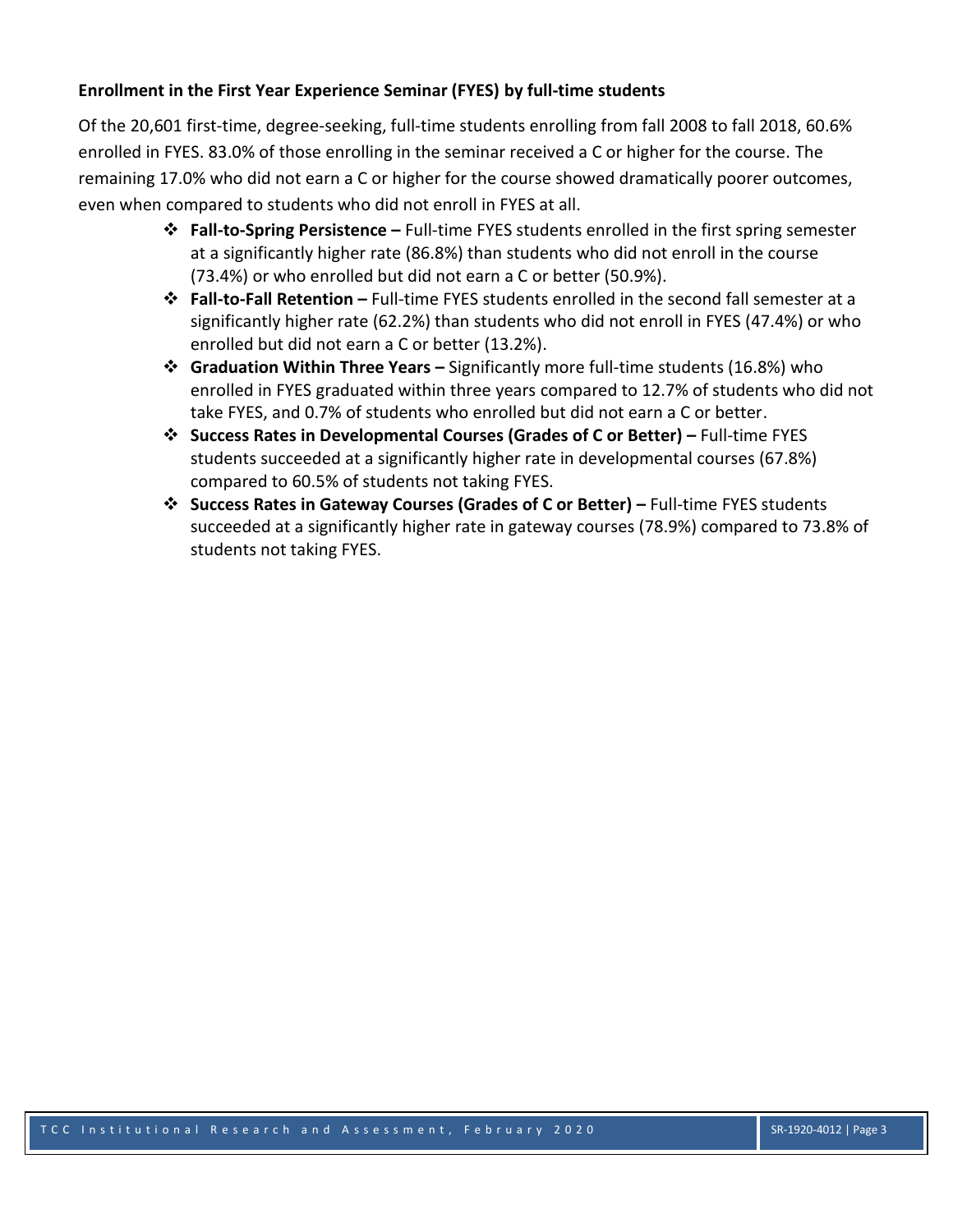# **Enrollment in the First Year Experience Seminar (FYES) by part-time students**

Of the 18,037 first-time, degree-seeking, part-time students enrolling from fall 2008 to fall 2018, 44.6% enrolled in the FYES seminar. 72.9% of those enrolling in the seminar received a C or higher for the course. The remaining 26.1% who did not earn a C or higher for the course showed dramatically poorer outcomes, even when compared to students who did not enroll in FYES at all.

- ❖ **Fall-to-Spring Persistence –** Part-time FYES students enrolled in the first spring semester at a significantly higher rate (73.2%) than students who did not enroll in the course (51.8%) or who enrolled but did not earn a C or better (38.4%).
- ❖ **Fall-to-Fall Retention –** Part-time FYES students enrolled in the second fall semester at a significantly higher rate (48.5%) than students who did not enroll in FYES (32.4%) or who enrolled but did not earn a C or better (10.3%).
- ❖ **Graduation Within Three Years –** The graduation rate for part-time FYES students who did not take FYES was significantly higher than those who did (5.8%, 4.9% respectively). However, the graduation rate of students making C or higher in FYES was significantly higher (6.6%).
- ❖ **Success Rates in Developmental Courses (Grades of C or Better) –** Part-time FYES students succeeded at a significantly higher rate in developmental courses (64.6%) compared to 58.1% of students not taking FYES.
- ❖ **Success Rates in Gateway Courses (Grades of C or Better) –** Part-time FYES students succeeded at a similar rate in gateway courses to students not taking FYES (72.5%, 72.3% respectively). However, the success in gateway courses was significantly higher for students making a C or higher in FYES (77.7%).

The following tables represent the comparison details for full-time students by annual cohort followed by tables representing details for part-time students by annual cohort.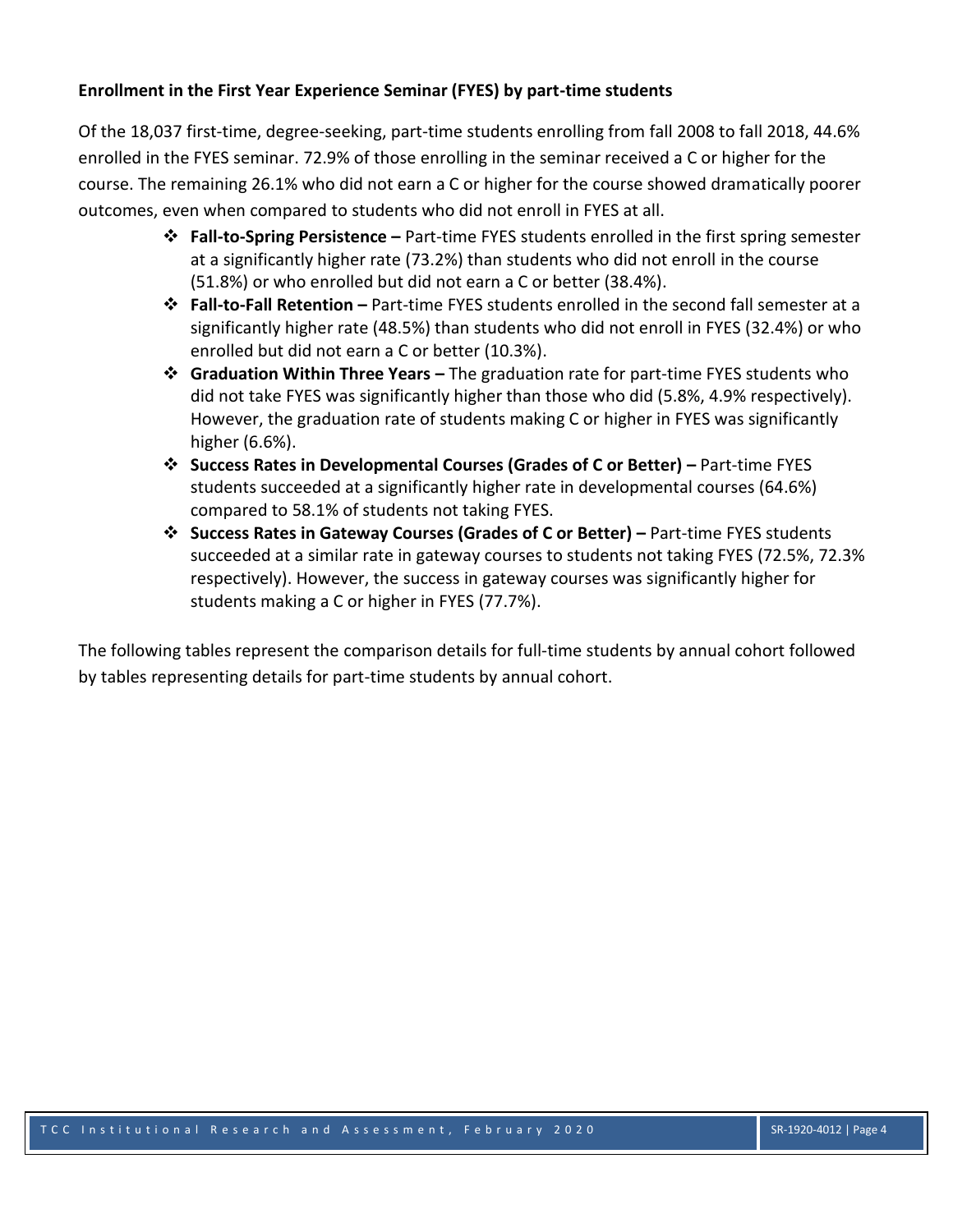#### **Full-time Student Aggregate Comparison**

**Fall-to-Spring Persistence Rate –** A significantly higher percentage (86.8%) of the 10,843 first-time, fulltime, degree-seeking students who enrolled in FYES, as well as those who earned a C or better in FYES (94.2%), persisted to the first spring semester compared to 73.4% of the 5,958 students who did not enroll in the FYES course.

**Fall-to-Fall Retention Rate** – A significantly higher percentage (62.2%) of the first-time, full-time students who enrolled in FYES, as well as those who earned a C or better in FYES (72.2%), enrolled in the second fall semester compared to 47.7% of students who did not enroll in the FYES course.

**Graduation Within Three Years –** Significantly more of the first-time, full-time (16.8%) students who enrolled in FYES, as well as those who earned a C or better in FYES (20.2%), graduated within three years compared to 12.7% of students who did not take the course.

**Success Rates in Developmental Courses (Grades of C or Higher) –** Individual course success was determined by the highest grade received in a course from initial enrollment to report time in the following courses: Reading Foundations I, Reading Foundations II, Writing Foundations I, Writing Foundations II, Writing Foundations Workshop, Math Foundations I, Math Foundations II, Math Foundations I & II, Beginning and Intermediate Algebra, Essentials for Precalculus I, Essentials for Quantitative Reasoning (ENGL 0903, ENGL 0913, ENGL 0923, ENGL 0933, ENGL 0943, MATH 0003, MATH 0013, MATH 0055, MATH 0105, MATH 0123, MATH 0403 respectively). Success outcomes were tallied for all cohort students. FYES students received significantly more grades of C or higher (67.8%) compared to 60.5% of grades of C or higher received by students who did not enroll in FYES. In addition, students who received a C or higher in FYES also earned a C or higher in 77.0% of their developmental courses.

**Success Rates in Gateway Courses (Grades of C or Higher) –** Individual course success was determined by the highest grade received in gateway course from initial enrollment to report time. Outcomes were tallied for all cohort students. The courses included were: Composition I, Quantitative Reasoning, Precalculus I, General Biology for Non-Majors, Introduction to Biology for Majors, U.S. History from 1492 to the Civil War Era, U.S. History Civil War Era to the Present, American Federal Government, and Introduction to Psychology (ENGL 1113, MATH 1473, MATH 1513, BIOL 1114, BIOL 1224, HIST 1483, HIST 1493, POLS 1113, PSYC 1113 respectively). FYES students received significantly more grades of C or higher (78.9%) compared to 73.8% of grades of C or higher for students who did not enroll FYES. In addition, students earning a C or higher in FYES also earned a C or higher in 83.3% of their gateway courses.

The following tables represent the details for each comparison above by annual cohort for first-time, full-time students. A second series of comparison tables follow which summarize results for first-time, part-time students by annual cohort.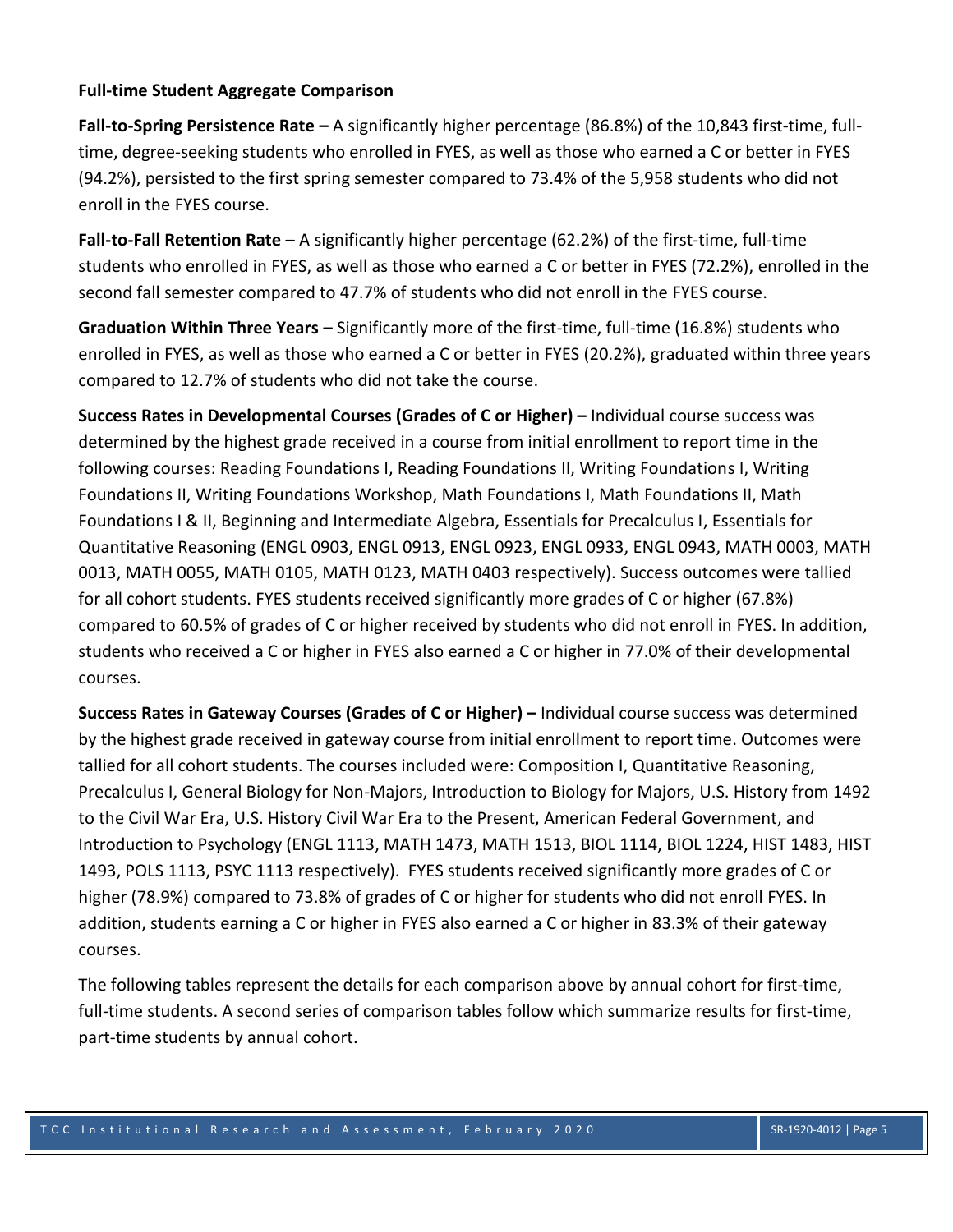|                        |                              |        | Full-time Student Fall Cohort Enrollment in FYES By Year Including FYES Success Rate |        |                                                     |       |                                                    |                                        |                      |
|------------------------|------------------------------|--------|--------------------------------------------------------------------------------------|--------|-----------------------------------------------------|-------|----------------------------------------------------|----------------------------------------|----------------------|
| Cohort                 | <b>Entire Fall</b><br>Cohort |        | Students Who Enrolled in FYES                                                        |        | Students Who Earned a C or<br><b>Better in FYES</b> |       | Students Who Did Not<br>Earn a C or Better in FYES | Students Who Did Not<br>Enroll in FYES |                      |
|                        | Count                        | Count  | % of Total<br>Cohort                                                                 | Count  | % of FYES<br>Cohort                                 | Count | % of FYES<br>Cohort                                | Count                                  | % of Total<br>Cohort |
| <b>Fall 2008</b>       | 1,684                        | 945    | 56.1%                                                                                | 783    | 82.9%                                               | 162   | 17.1%                                              | 739                                    | 43.9%                |
| Fall 2009              | 2,313                        | 1,105  | 47.8%                                                                                | 940    | 85.1%                                               | 165   | 14.9%                                              | 1,208                                  | 52.2%                |
| Fall 2010              | 1,979                        | 883    | 44.6%                                                                                | 733    | 83.0%                                               | 150   | 17.0%                                              | 1,096                                  | 55.4%                |
| Fall 2011              | 1,982                        | 1,022  | 51.6%                                                                                | 846    | 82.8%                                               | 176   | 17.2%                                              | 960                                    | 48.4%                |
| <b>Fall 2012</b>       | 1,663                        | 830    | 49.9%                                                                                | 668    | 80.5%                                               | 162   | 19.5%                                              | 833                                    | 50.1%                |
| Fall 2013+             | 1,720                        | 1,257  | 73.1%                                                                                | 1,011  | 80.4%                                               | 246   | 19.6%                                              | 463                                    | 26.9%                |
| Fall 2014+             | 2,057                        | 1,485  | 72.2%                                                                                | 1,224  | 82.4%                                               | 261   | 17.6%                                              | 572                                    | 27.8%                |
| Fall 2015+             | 2,099                        | 1,485  | 70.7%                                                                                | 1,223  | 82.4%                                               | 262   | 17.6%                                              | 614                                    | 29.3%                |
| Fall 2016+             | 1,935                        | 1,445  | 74.7%                                                                                | 1,210  | 83.7%                                               | 235   | 16.3%                                              | 490                                    | 25.3%                |
| Fall 2017 <sup>+</sup> | 1,520                        | 988    | 65.0%                                                                                | 831    | 84.1%                                               | 157   | 15.9%                                              | 532                                    | 35.0%                |
| Fall 2018 <sup>+</sup> | 1,649                        | 1,041  | 63.1%                                                                                | 894    | 85.9%                                               | 147   | 14.1%                                              | 608                                    | 36.9%                |
| <b>Total</b>           | 20,601                       | 12,486 | 60.6%                                                                                | 10,363 | 83.0%                                               | 2,123 | 17.0%                                              | 8,115                                  | 39.4%                |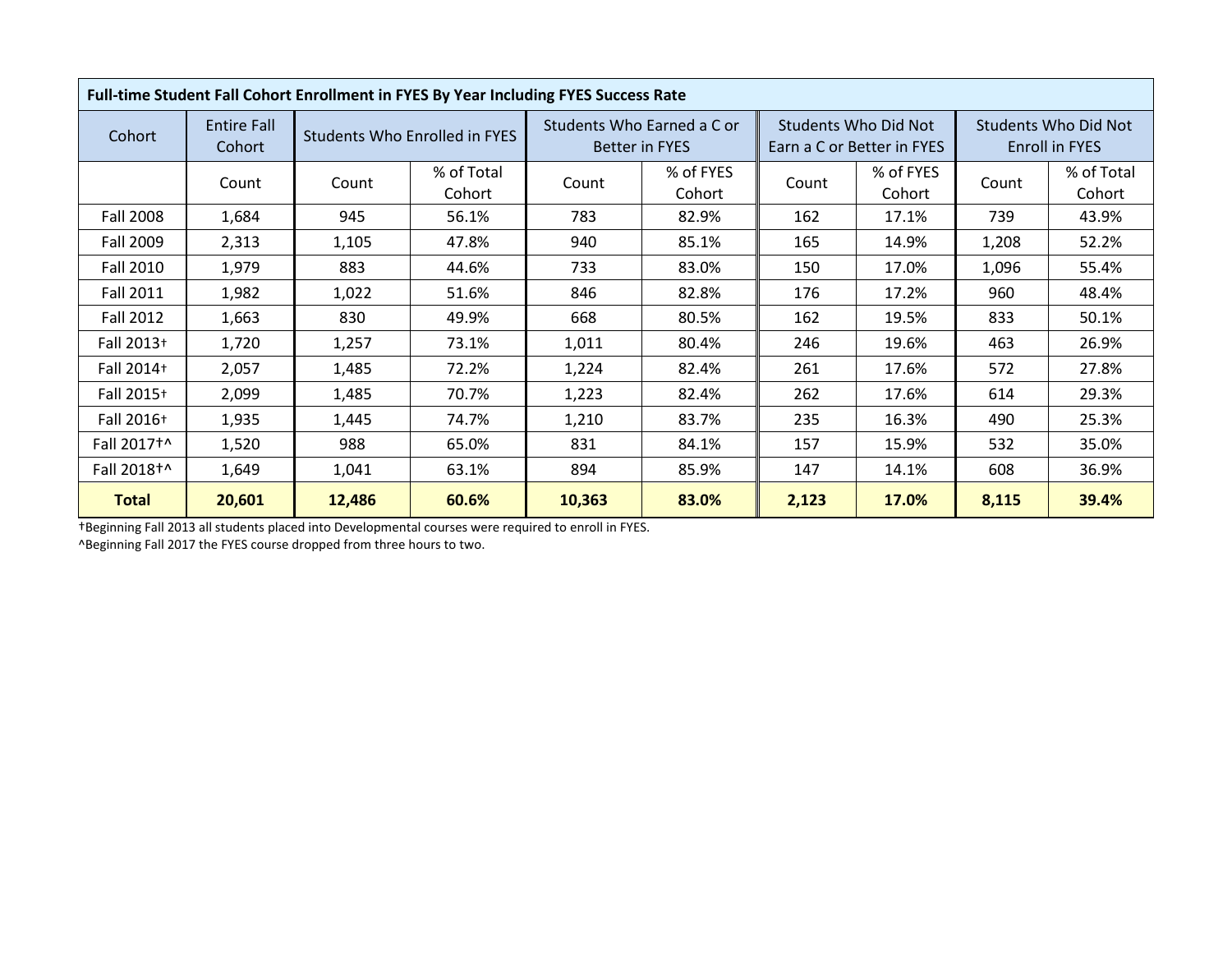|                        | Full-time Student Fall Cohort Enrollment in FYES Who Did Not Earn a C or Better By Year |       |                                |       |                         |       |                                               |                |                         |
|------------------------|-----------------------------------------------------------------------------------------|-------|--------------------------------|-------|-------------------------|-------|-----------------------------------------------|----------------|-------------------------|
| Cohort                 | Students Who<br>Did Not Earn a C<br>or Better in FYES                                   |       | <b>Developmental Education</b> |       | <b>Tulsa Achieves</b>   |       | Developmental Education<br>and Tulsa Achieves |                | <b>Neither</b>          |
|                        | Count                                                                                   | Count | % of Not C<br>or Better        | Count | % of Not C<br>or Better | Count | % of Not C<br>or Better                       | Count          | % of Not C<br>or Better |
| <b>Fall 2008</b>       | 162                                                                                     | 34    | 21.0%                          | 39    | 24.1%                   | 82    | 50.6%                                         | $\overline{7}$ | 4.3%                    |
| Fall 2009              | 165                                                                                     | 40    | 24.2%                          | 39    | 23.6%                   | 82    | 49.7%                                         | 4              | 2.4%                    |
| Fall 2010              | 150                                                                                     | 45    | 30.0%                          | 34    | 22.7%                   | 67    | 44.7%                                         | 4              | 2.7%                    |
| <b>Fall 2011</b>       | 176                                                                                     | 66    | 37.5%                          | 21    | 11.9%                   | 81    | 46.0%                                         | 8              | 4.5%                    |
| <b>Fall 2012</b>       | 162                                                                                     | 60    | 37.0%                          | 17    | 10.5%                   | 82    | 50.6%                                         | 3              | 1.9%                    |
| Fall 2013+             | 246                                                                                     | 125   | 50.8%                          | 29    | 11.8%                   | 79    | 32.1%                                         | 13             | 5.3%                    |
| Fall 2014+             | 261                                                                                     | 115   | 44.1%                          | 49    | 18.8%                   | 82    | 31.4%                                         | 15             | 5.7%                    |
| Fall 2015+             | 262                                                                                     | 83    | 31.7%                          | 58    | 22.1%                   | 107   | 40.8%                                         | 14             | 5.3%                    |
| Fall 2016+             | 235                                                                                     | 85    | 36.2%                          | 37    | 15.7%                   | 96    | 40.9%                                         | 17             | 7.2%                    |
| Fall 2017 <sup>+</sup> | 157                                                                                     | 52    | 33.1%                          | 41    | 26.1%                   | 58    | 36.9%                                         | 6              | 3.8%                    |
| Fall 2018+^            | 147                                                                                     | 36    | 24.5%                          | 52    | 35.4%                   | 46    | 31.3%                                         | 13             | 8.8%                    |
| <b>Total</b>           | 2,123                                                                                   | 741   | 34.9%                          | 416   | 19.6%                   | 862   | 40.6%                                         | 104            | 4.9%                    |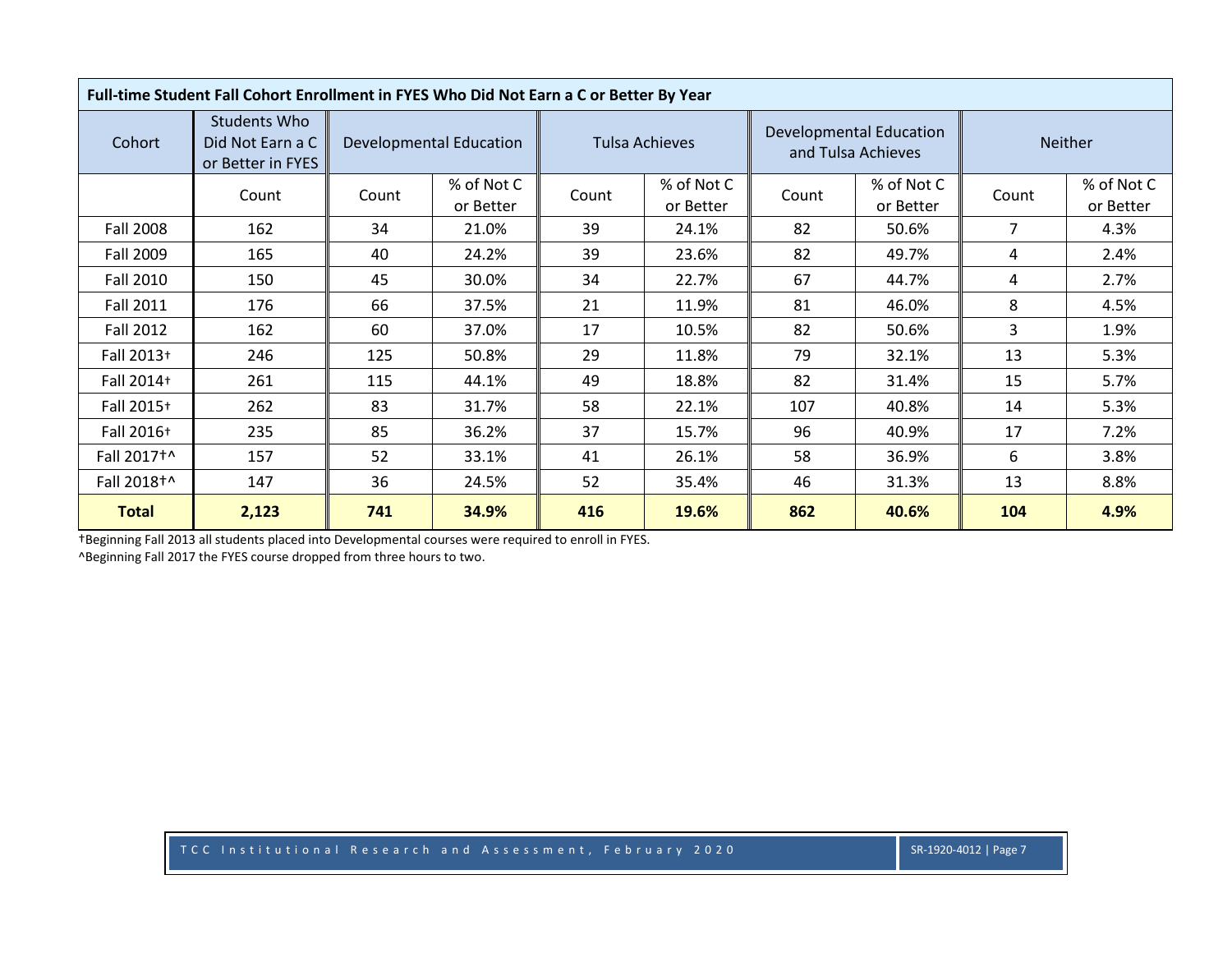|                  |        | Fall-to-Spring Persistence Rates of First-time, Full-time Students |       |                                                     |       |                                                    |       |                                                      |                           |                      |
|------------------|--------|--------------------------------------------------------------------|-------|-----------------------------------------------------|-------|----------------------------------------------------|-------|------------------------------------------------------|---------------------------|----------------------|
| Cohort           |        | Students Who Enrolled in<br><b>FYES</b>                            |       | Students Who Earned a C or<br><b>Better in FYES</b> |       | Students Who Did Not Earn a<br>C or Better in FYES |       | <b>Students Who Did Not</b><br><b>Enroll in FYES</b> | <b>Entire Fall Cohort</b> |                      |
|                  | Count  | % of FYES<br>Cohort                                                | Count | % of C or<br><b>Better in FYES</b>                  | Count | % of Not C or<br><b>Better in FYES</b>             | Count | % of Non-<br><b>FYES Cohort</b>                      | Count                     | % of Total<br>Cohort |
| <b>Fall 2008</b> | 849    | 89.8%***                                                           | 754   | 96.3%***                                            | 95    | 58.6%                                              | 507   | 68.6%                                                | 1,356                     | 80.5%                |
| <b>Fall 2009</b> | 1,000  | 90.5%***                                                           | 903   | 96.1%***                                            | 97    | 58.8%                                              | 936   | 77.5%                                                | 1,936                     | 83.7%                |
| <b>Fall 2010</b> | 779    | 88.2%***                                                           | 697   | 95.1%***                                            | 82    | 54.7%                                              | 827   | 75.5%                                                | 1,606                     | 81.2%                |
| <b>Fall 2011</b> | 901    | 88.2%***                                                           | 799   | 94.4%***                                            | 102   | 58.0%                                              | 719   | 74.9%                                                | 1,620                     | 81.7%                |
| <b>Fall 2012</b> | 735    | 88.6%***                                                           | 648   | 97.0%***                                            | 87    | 53.7%                                              | 636   | 76.4%                                                | 1,371                     | 82.4%                |
| Fall 2013+       | 1,075  | 85.5%***                                                           | 954   | 94.4%***                                            | 121   | 49.2%                                              | 329   | 71.1%                                                | 1,404                     | 81.6%                |
| Fall 2014+       | 1,287  | 86.7%***                                                           | 1,154 | 94.3%***                                            | 133   | 51.0%                                              | 405   | 70.8%                                                | 1,692                     | 82.3%                |
| Fall 2015+       | 1,264  | 85.1%***                                                           | 1,151 | 94.1%***                                            | 113   | 43.1%                                              | 437   | 71.2%                                                | 1,701                     | 81.0%                |
| Fall 2016+       | 1,240  | 85.8%***                                                           | 1,132 | 93.6%***                                            | 108   | 46.0%                                              | 341   | 69.6%                                                | 1,581                     | 81.7%                |
| Fall 2017+^      | 822    | 83.2%***                                                           | 754   | 90.7%***                                            | 68    | 43.3%                                              | 370   | 69.5%                                                | 1,192                     | 78.4%                |
| Fall 2018+^      | 891    | 85.6%***                                                           | 817   | 91.4%***                                            | 74    | 50.3%                                              | 451   | 74.2%                                                | 1,342                     | 81.4%                |
| <b>Total</b>     | 10,843 | 86.8%***                                                           | 9,763 | 94.2%***                                            | 1,080 | 50.9%                                              | 5,958 | 73.4%                                                | 16,801                    | 81.6%                |

^Beginning Fall 2017 the FYES course dropped from three hours to two.

\*\*\*Students enrolling in FYES persisted to spring at significantly higher rates compared to Non-FYES students, *p* < .001.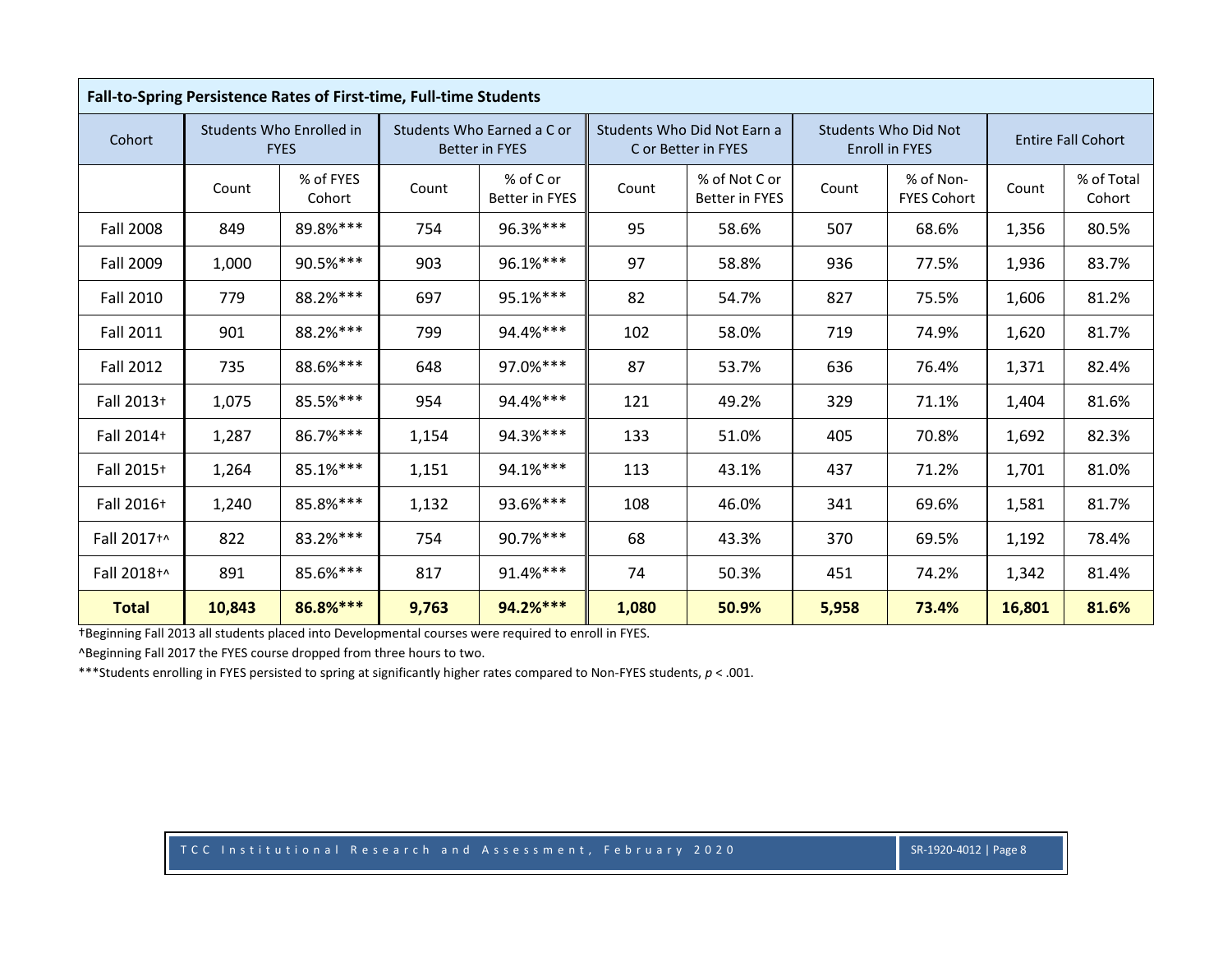|                        | Fall-to-Spring Retained First-time, Full-time Students Who Did Not Earn a C or Better in FYES |       |                                |       |                         |       |                                                      |                |                         |
|------------------------|-----------------------------------------------------------------------------------------------|-------|--------------------------------|-------|-------------------------|-------|------------------------------------------------------|----------------|-------------------------|
| Cohort                 | <b>Students Who</b><br>Did Not Earn a C<br>or Better in FYES                                  |       | <b>Developmental Education</b> |       | <b>Tulsa Achieves</b>   |       | <b>Developmental Education</b><br>and Tulsa Achieves |                | <b>Neither</b>          |
|                        | Count                                                                                         | Count | % of Not C<br>or Better        | Count | % of Not C<br>or Better | Count | % of Not C<br>or Better                              | Count          | % of Not C<br>or Better |
| <b>Fall 2008</b>       | 95                                                                                            | 23    | 24.2%                          | 20    | 21.1%                   | 48    | 50.5%                                                | 4              | 4.2%                    |
| Fall 2009              | 97                                                                                            | 28    | 28.9%                          | 22    | 22.7%                   | 45    | 46.4%                                                | $\overline{2}$ | 2.1%                    |
| <b>Fall 2010</b>       | 82                                                                                            | 32    | 39.0%                          | 16    | 19.5%                   | 33    | 40.2%                                                | 1              | 1.2%                    |
| <b>Fall 2011</b>       | 102                                                                                           | 47    | 46.1%                          | 8     | 7.8%                    | 42    | 41.2%                                                | 5              | 4.9%                    |
| Fall 2012              | 87                                                                                            | 31    | 35.6%                          | 11    | 12.6%                   | 43    | 49.4%                                                | $\overline{2}$ | 2.3%                    |
| Fall 2013+             | 121                                                                                           | 67    | 55.4%                          | 14    | 11.6%                   | 32    | 26.4%                                                | 8              | 6.6%                    |
| Fall 2014+             | 133                                                                                           | 57    | 42.9%                          | 27    | 20.3%                   | 40    | 30.1%                                                | 9              | 6.8%                    |
| Fall 2015+             | 113                                                                                           | 47    | 41.6%                          | 21    | 18.6%                   | 40    | 35.4%                                                | 5.             | 4.4%                    |
| Fall 2016+             | 108                                                                                           | 45    | 41.7%                          | 14    | 13.0%                   | 38    | 35.2%                                                | 11             | 10.2%                   |
| Fall 2017 <sup>+</sup> | 68                                                                                            | 21    | 30.9%                          | 18    | 26.5%                   | 28    | 41.2%                                                | $\mathbf{1}$   | 1.5%                    |
| Fall 2018+^            | 74                                                                                            | 18    | 24.3%                          | 28    | 37.8%                   | 23    | 31.1%                                                | 5              | 6.8%                    |
| <b>Total</b>           | 1,080                                                                                         | 416   | 38.5%                          | 199   | 18.4%                   | 412   | 38.1%                                                | 53             | 4.9%                    |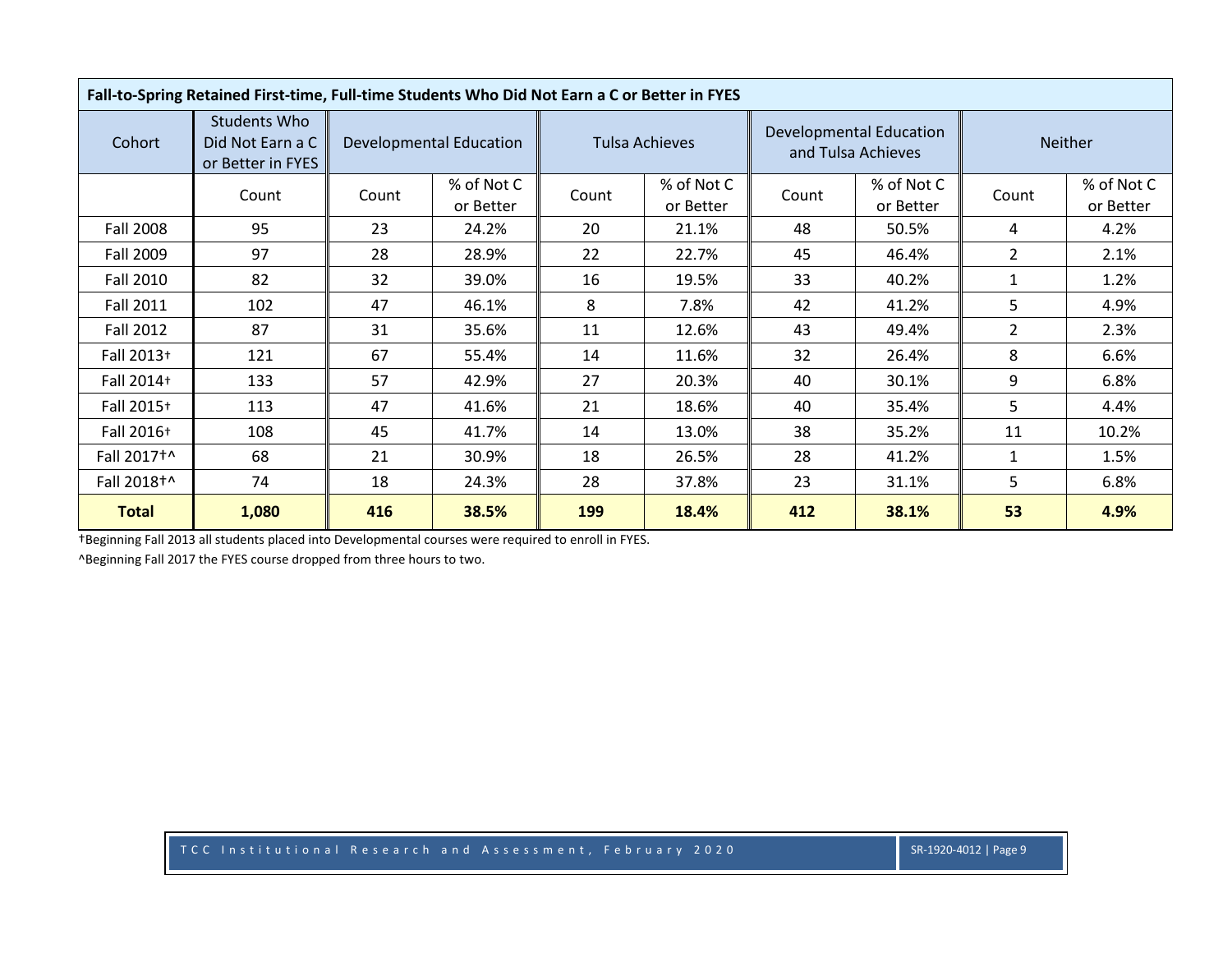|                  |       | Fall-to-Fall Retention Rates of First-time, Full-time Students |       |                                                     |       |                                                    |       |                                                      |        |                           |
|------------------|-------|----------------------------------------------------------------|-------|-----------------------------------------------------|-------|----------------------------------------------------|-------|------------------------------------------------------|--------|---------------------------|
| Cohort           |       | Students Who Enrolled in<br><b>FYES</b>                        |       | Students Who Earned a C or<br><b>Better in FYES</b> |       | Students Who Did Not Earn a<br>C or Better in FYES |       | <b>Students Who Did Not</b><br><b>Enroll in FYES</b> |        | <b>Entire Fall Cohort</b> |
|                  | Count | % of FYES<br>Cohort                                            | Count | % of C or<br><b>Better in FYES</b>                  | Count | % of Not C or<br><b>Better in FYES</b>             | Count | % of Non-<br><b>FYES Cohort</b>                      | Count  | % of Total<br>Cohort      |
| <b>Fall 2008</b> | 622   | 65.8%***                                                       | 598   | 76.4%***                                            | 24    | 14.8%                                              | 371   | 50.2%                                                | 993    | 59.0%                     |
| Fall 2009        | 671   | 60.7%***                                                       | 646   | 68.7%***                                            | 25    | 15.2%                                              | 583   | 48.3%                                                | 1,254  | 54.2%                     |
| <b>Fall 2010</b> | 571   | 64.7%***                                                       | 546   | 74.5%***                                            | 25    | 16.7%                                              | 509   | 46.4%                                                | 1,080  | 54.6%                     |
| <b>Fall 2011</b> | 596   | 58.3%***                                                       | 580   | 68.6%***                                            | 16    | 9.1%                                               | 418   | 43.5%                                                | 1,014  | 51.2%                     |
| <b>Fall 2012</b> | 497   | 59.9%***                                                       | 472   | 70.7%***                                            | 25    | 15.4%                                              | 391   | 46.9%                                                | 888    | 53.4%                     |
| Fall 2013+       | 756   | 60.1%***                                                       | 726   | 71.8%***                                            | 30    | 12.2%                                              | 221   | 47.7%                                                | 977    | 56.8%                     |
| Fall 2014+       | 900   | 60.6%***                                                       | 870   | $71.1%***$                                          | 30    | 11.5%                                              | 269   | 47.0%                                                | 1,169  | 56.8%                     |
| Fall 2015+       | 933   | 62.8%***                                                       | 905   | 74.0%***                                            | 28    | 10.7%                                              | 303   | 49.3%                                                | 1,236  | 58.9%                     |
| Fall 2016+       | 934   | 64.6%***                                                       | 903   | 74.6%***                                            | 31    | 13.2%                                              | 240   | 49.0%                                                | 1,174  | 60.7%                     |
| Fall 2017+^      | 599   | 60.6%***                                                       | 580   | 69.8%***                                            | 19    | 12.1%                                              | 247   | 46.4%                                                | 846    | 55.7%                     |
| Fall 2018+^      | 684   | 65.7%***                                                       | 657   | 73.5%***                                            | 27    | 18.4%                                              | 322   | 53.0%                                                | 1,006  | 61.0%                     |
| <b>Total</b>     | 7,763 | $62.2%***$                                                     | 7,483 | $72.2%***$                                          | 280   | 13.2%                                              | 3,874 | 47.7%                                                | 11,637 | 56.5%                     |

^Beginning Fall 2017 the FYES course dropped from three hours to two.

\*\*\*Students enrolling in FYES enrolled at significantly higher rates for second fall semester compared to Non-FYES students, *p* < .001.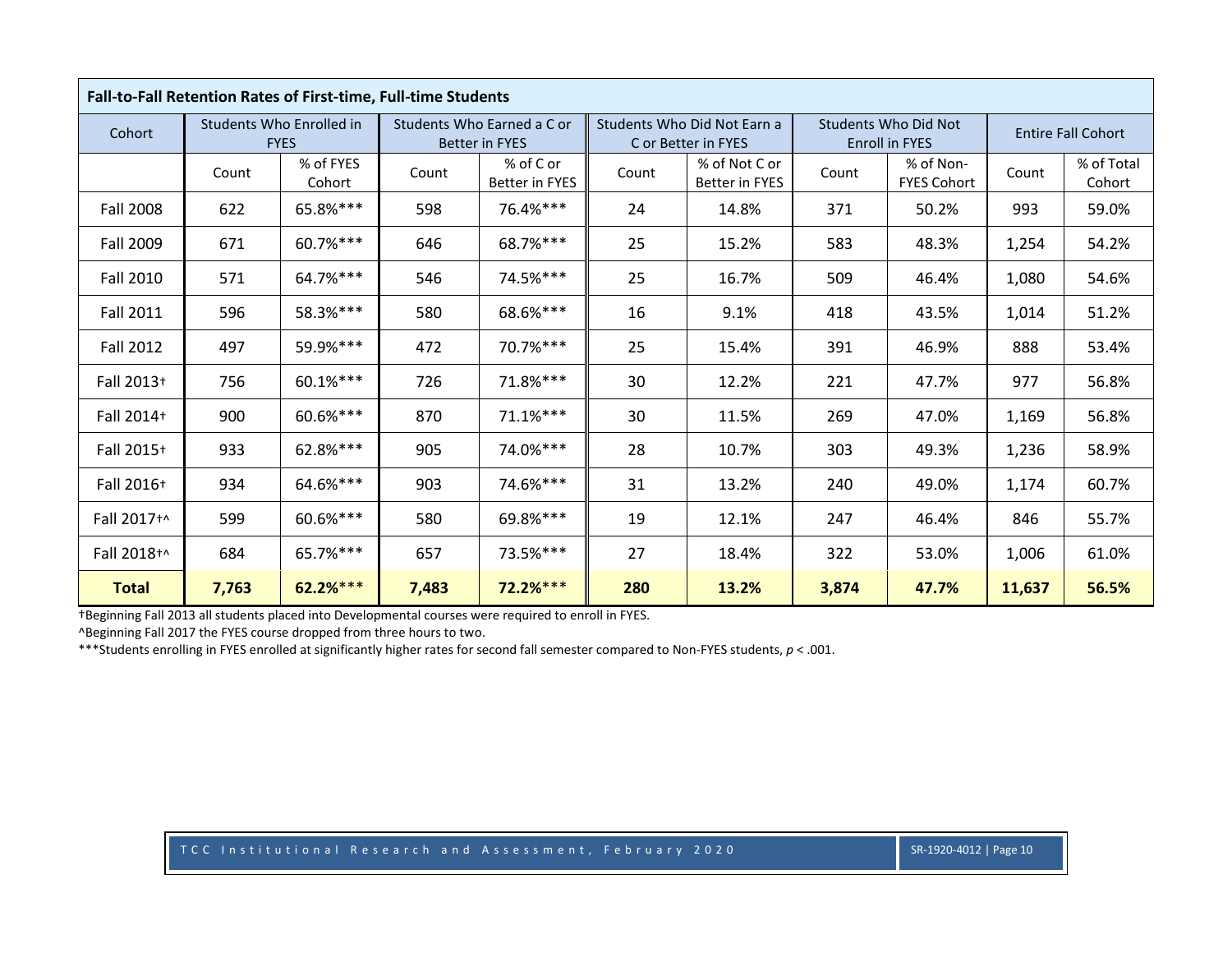|                        | Fall-to-Fall Retained First-time, Full-time Students Who Did Not Earn a C or Better in FYES |                |                                |                |                         |                |                                               |                |                         |
|------------------------|---------------------------------------------------------------------------------------------|----------------|--------------------------------|----------------|-------------------------|----------------|-----------------------------------------------|----------------|-------------------------|
| Cohort                 | <b>Students Who</b><br>Did Not Earn a C<br>or Better in FYES                                |                | <b>Developmental Education</b> |                | <b>Tulsa Achieves</b>   |                | Developmental Education<br>and Tulsa Achieves |                | <b>Neither</b>          |
|                        | Count                                                                                       | Count          | % of Not C<br>or Better        | Count          | % of Not C<br>or Better | Count          | % of Not C<br>or Better                       | Count          | % of Not C<br>or Better |
| <b>Fall 2008</b>       | 24                                                                                          | 4              | 16.7%                          | 4              | 16.7%                   | 14             | 58.3%                                         | $\overline{2}$ | 8.3%                    |
| Fall 2009              | 25                                                                                          | 7              | 28.0%                          | 5              | 20.0%                   | 13             | 52.0%                                         | $\mathbf{0}$   | $0.0\%$                 |
| Fall 2010              | 25                                                                                          | 8              | 32.0%                          | $\overline{2}$ | 8.0%                    | 13             | 52.0%                                         | $\overline{2}$ | 8.0%                    |
| <b>Fall 2011</b>       | 16                                                                                          | 10             | 62.5%                          | $\mathbf{1}$   | 6.3%                    | 4              | 25.0%                                         | 1              | 6.3%                    |
| Fall 2012              | 25                                                                                          | 10             | 40.0%                          | 4              | 16.0%                   | 11             | 44.0%                                         | $\mathbf{0}$   | $0.0\%$                 |
| Fall 2013+             | 30                                                                                          | 17             | 56.7%                          | 3              | 10.0%                   | 8              | 26.7%                                         | $\overline{2}$ | 6.7%                    |
| Fall 2014+             | 30                                                                                          | 12             | 40.0%                          | 8              | 26.7%                   | $\overline{7}$ | 23.3%                                         | 3              | 10.0%                   |
| Fall 2015+             | 28                                                                                          | 9              | 32.1%                          | 9              | 32.1%                   | 9              | 32.1%                                         | $\mathbf{1}$   | 3.6%                    |
| Fall 2016+             | 31                                                                                          | 14             | 45.2%                          | $\overline{7}$ | 22.6%                   | 8              | 25.8%                                         | $\overline{2}$ | 6.5%                    |
| Fall 2017 <sup>+</sup> | 19                                                                                          | 4              | 21.1%                          | 9              | 47.4%                   | 6              | 31.6%                                         | $\mathbf{0}$   | $0.0\%$                 |
| Fall 2018+^            | 27                                                                                          | $\overline{7}$ | 25.9%                          | 8              | 29.6%                   | 9              | 33.3%                                         | 3              | 11.1%                   |
| <b>Total</b>           | 280                                                                                         | 102            | 36.4%                          | 60             | 21.4%                   | 102            | 36.4%                                         | 16             | 5.7%                    |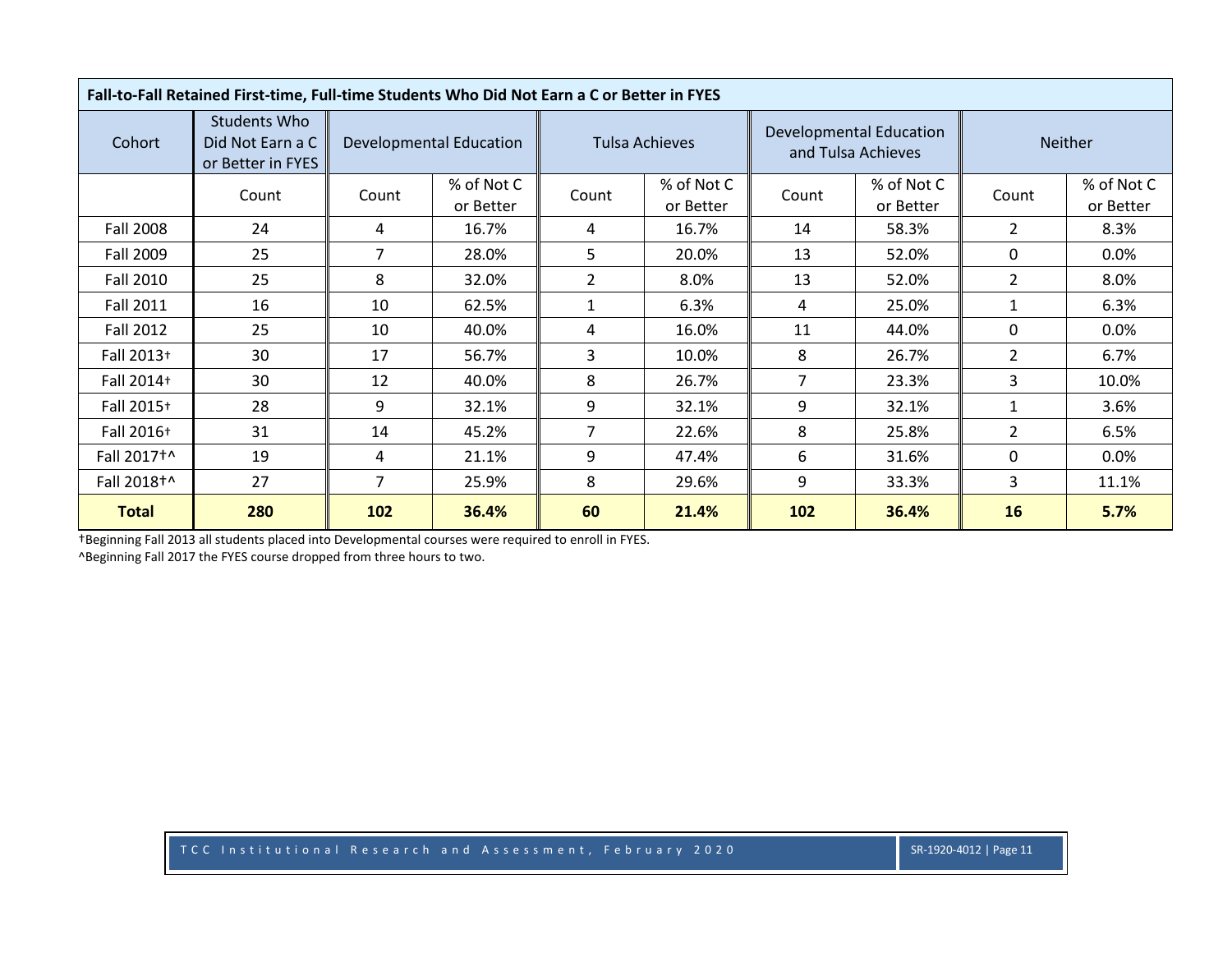|                  |       |                                         |       | Graduation from TCC within Three Years - First-time, Full-time Students |                             |                                                    |       |                                                      |       |                           |
|------------------|-------|-----------------------------------------|-------|-------------------------------------------------------------------------|-----------------------------|----------------------------------------------------|-------|------------------------------------------------------|-------|---------------------------|
| Cohort           |       | Students Who Enrolled in<br><b>FYES</b> |       | Students Who Earned a C or<br><b>Better in FYES</b>                     |                             | Students Who Did Not Earn a<br>C or Better in FYES |       | <b>Students Who Did Not</b><br><b>Enroll in FYES</b> |       | <b>Entire Fall Cohort</b> |
|                  | Count | % of FYES<br>Cohort                     | Count | % of C or<br>Better in FYES                                             | Count                       | % of Not C or<br>Better in FYES                    | Count | % of Non-<br><b>FYES Cohort</b>                      | Count | % of Total<br>Cohort      |
| <b>Fall 2008</b> | 132   | 14.0%*                                  | 131   | 16.7%***                                                                | $\mathbf{1}$                | 0.6%                                               | 83    | 11.2%                                                | 215   | 12.8%                     |
| <b>Fall 2009</b> | 167   | 15.1%***                                | 166   | $17.7%***$                                                              | $\mathbf{1}$                | 0.6%                                               | 131   | 10.8%                                                | 298   | 12.9%                     |
| <b>Fall 2010</b> | 164   | 18.6%***                                | 163   | 22.2%***                                                                | $\mathbf{1}$                | 0.7%                                               | 113   | 10.3%                                                | 277   | 14.0%                     |
| <b>Fall 2011</b> | 173   | 16.9%***                                | 172   | 20.3%***                                                                | $\mathbf{1}$                | 0.6%                                               | 91    | 9.5%                                                 | 264   | 13.3%                     |
| <b>Fall 2012</b> | 129   | 15.5%**                                 | 127   | 19.0%***                                                                | $\overline{2}$              | 1.2%                                               | 103   | 12.4%                                                | 232   | 14.0%                     |
| Fall 2013+       | 180   | 14.3%                                   | 177   | 17.5%                                                                   | 3                           | 1.2%                                               | 82    | 17.7%+                                               | 262   | 15.2%                     |
| Fall 2014+       | 229   | 15.4%                                   | 227   | 18.5%*                                                                  | $\overline{2}$              | 0.8%                                               | 88    | 15.4%                                                | 317   | 15.4%                     |
| Fall 2015+       | 268   | 18.0%                                   | 266   | $21.7%$ **                                                              | $\overline{2}$              | 0.8%                                               | 111   | 18.1%                                                | 379   | 18.1%                     |
| Fall 2016+       | 313   | $21.7%***$                              | 312   | 25.8%***                                                                | $\mathbf{1}$                | 0.4%                                               | 81    | 16.5%                                                | 394   | 20.4%                     |
| Fall 2017+^      |       |                                         |       |                                                                         | Available after Summer 2020 |                                                    |       |                                                      |       |                           |
| Fall 2018+^      |       |                                         |       |                                                                         | Available after Summer 2021 |                                                    |       |                                                      |       |                           |
| <b>Total</b>     | 1,755 | 16.8%***                                | 1,741 | $20.2%***$                                                              | 14                          | 0.7%                                               | 883   | 12.7%                                                | 2,638 | 15.1%                     |

^Beginning Fall 2017 the FYES course dropped from three hours to two.

\*Students enrolling in FYES graduated within 3 years at significantly higher rates compared to Non-FYES students, *p* < .05.

\*\*Students enrolling in FYES graduated within 3 years at significantly higher rates compared to Non-FYES students, *p* < .01.

\*\*\*Students enrolling in FYES graduated within 3 years at significantly higher rates compared to Non-FYES students, *p* < .001.

<sup>+</sup>Students not enrolling in FYES graduated within 3 years at significantly higher rates compared to FYES students, *p* < .05.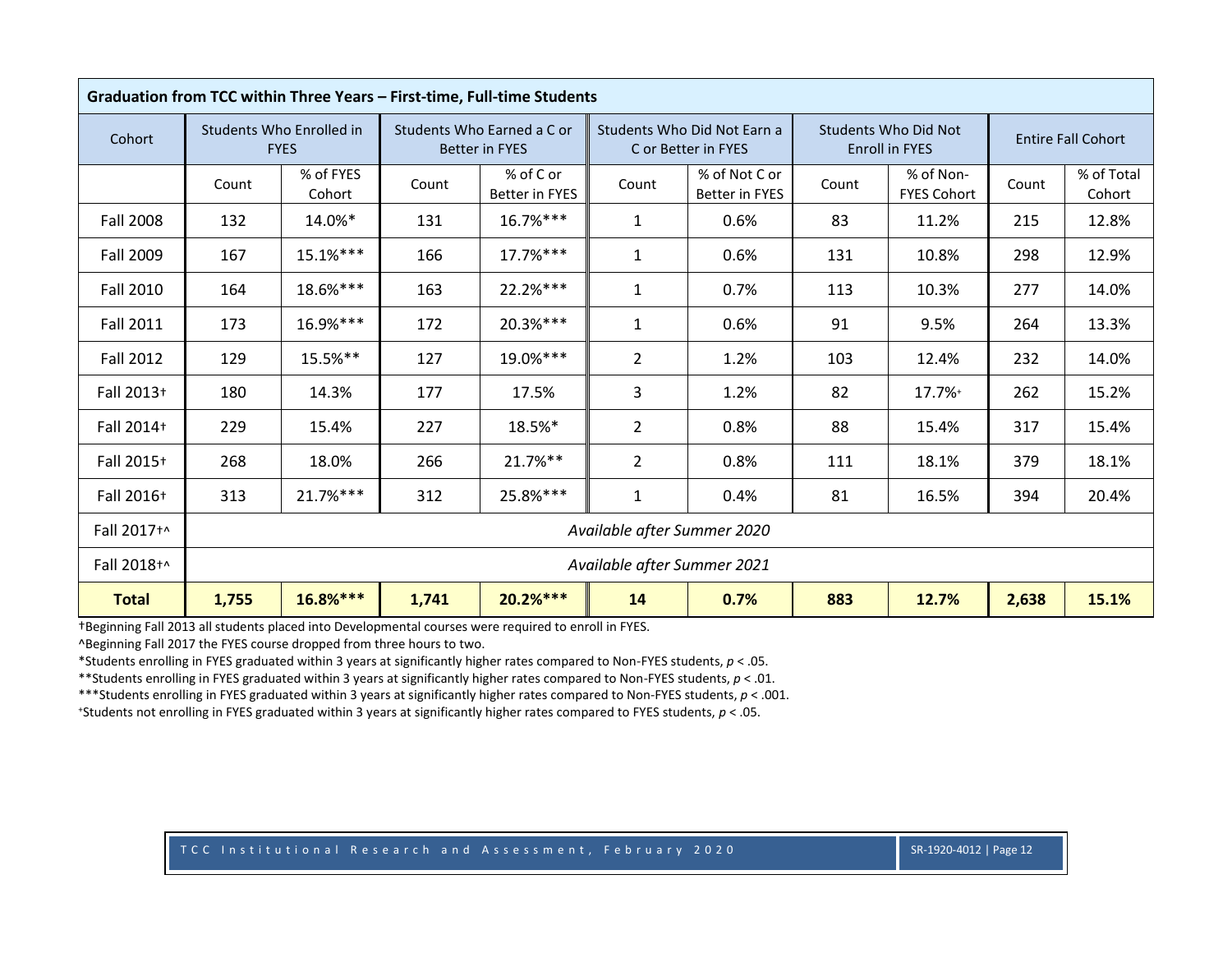|                  | Graduated within Three Years - First-time, Full-time Students Who Did Not Earn a C or Better in FYES |                |                                |                |                             |              |                                                      |                |                         |
|------------------|------------------------------------------------------------------------------------------------------|----------------|--------------------------------|----------------|-----------------------------|--------------|------------------------------------------------------|----------------|-------------------------|
| Cohort           | Students Who<br>Did Not Earn a C<br>or Better in FYES                                                |                | <b>Developmental Education</b> |                | Tulsa Achieves              |              | <b>Developmental Education</b><br>and Tulsa Achieves |                | <b>Neither</b>          |
|                  | Count                                                                                                | Count          | % of Not C<br>or Better        | Count          | % of Not C<br>or Better     | Count        | % of Not C<br>or Better                              | Count          | % of Not C<br>or Better |
| <b>Fall 2008</b> | 1                                                                                                    | 0              | 0.0%                           | 0              | 0.0%                        | 0            | 0.0%                                                 | $\mathbf{1}$   | 100.0%                  |
| Fall 2009        | 1                                                                                                    | 1              | 100.0%                         | 0              | 0.0%                        | 0            | 0.0%                                                 | $\mathbf{0}$   | $0.0\%$                 |
| <b>Fall 2010</b> | $\mathbf{1}$                                                                                         | 1              | 100.0%                         | 0              | $0.0\%$                     | 0            | 0.0%                                                 | 0              | $0.0\%$                 |
| <b>Fall 2011</b> |                                                                                                      | 0              | $0.0\%$                        | 0              | 0.0%                        | 0            | 0.0%                                                 | $\mathbf{1}$   | 100.0%                  |
| Fall 2012        | $\overline{2}$                                                                                       | 2              | 100.0%                         | 0              | 0.0%                        | 0            | 0.0%                                                 | $\mathbf{0}$   | $0.0\%$                 |
| Fall 2013+       | 3                                                                                                    | $\overline{2}$ | 66.7%                          |                | 33.3%                       | 0            | 0.0%                                                 | $\mathbf{0}$   | 0.0%                    |
| Fall 2014+       | $\overline{2}$                                                                                       | $\overline{2}$ | 100.0%                         | 0              | $0.0\%$                     | $\mathbf{0}$ | 0.0%                                                 | 0              | $0.0\%$                 |
| Fall 2015+       | $\overline{2}$                                                                                       | 0              | $0.0\%$                        | $\overline{2}$ | 100.0%                      | 0            | $0.0\%$                                              | 0              | $0.0\%$                 |
| Fall 2016+       | $\mathbf{1}$                                                                                         | 0              | 0.0%                           |                | 100.0%                      | 0            | 0.0%                                                 | 0              | $0.0\%$                 |
| Fall 2017+^      |                                                                                                      |                |                                |                | Available after Summer 2020 |              |                                                      |                |                         |
| Fall 2018+^      |                                                                                                      |                |                                |                | Available after Summer 2021 |              |                                                      |                |                         |
| <b>Total</b>     | 14                                                                                                   | 8              | 57.1%                          | 4              | 28.6%                       | $\mathbf{0}$ | 0.0%                                                 | $\overline{2}$ | 14.3%                   |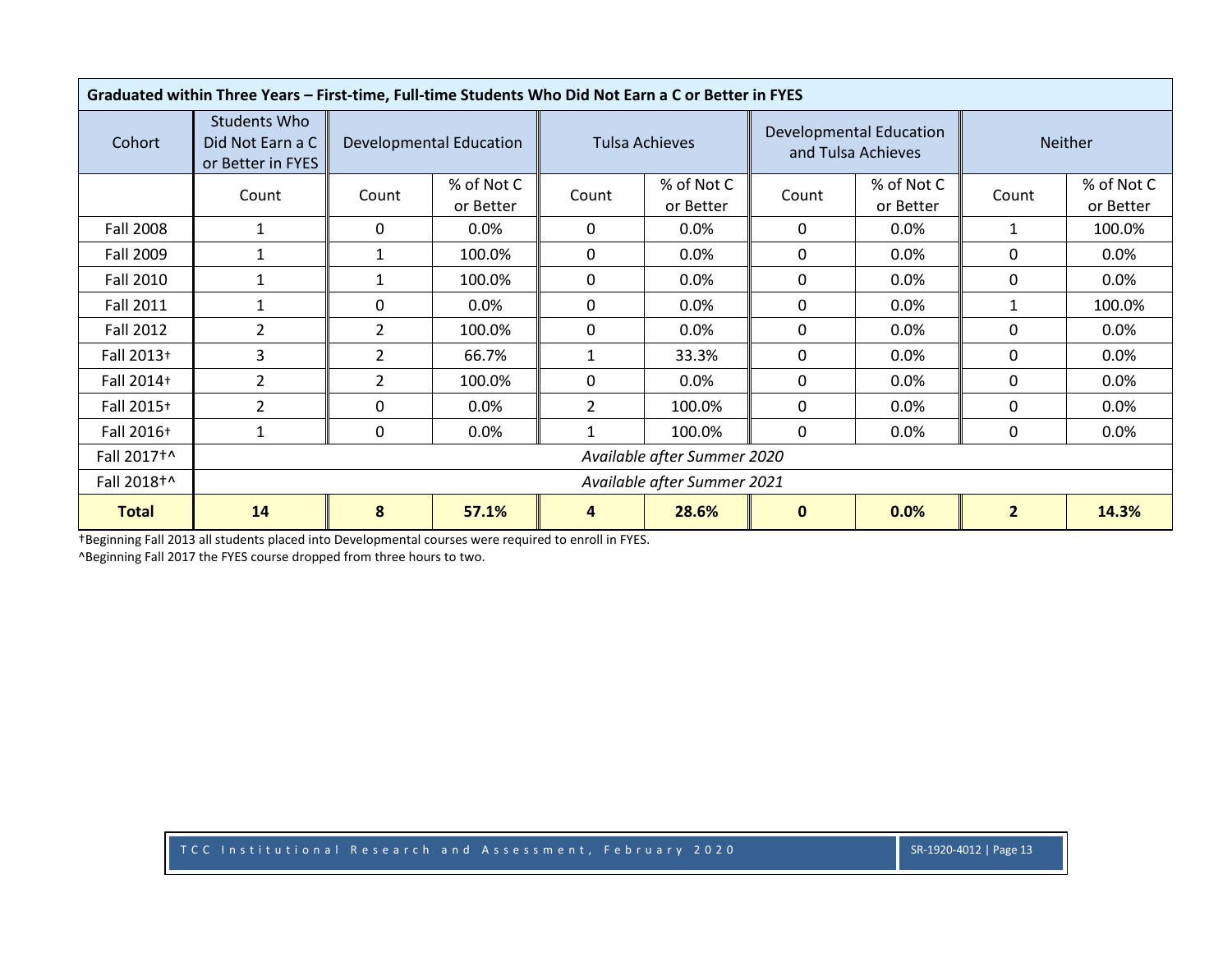|                         | Student Success Rates (Grades of C or Better) in Developmental Courses - First-time, Full-time Students |          |                                                     |          |                               |                                                           |                                               |       |                                      |       |
|-------------------------|---------------------------------------------------------------------------------------------------------|----------|-----------------------------------------------------|----------|-------------------------------|-----------------------------------------------------------|-----------------------------------------------|-------|--------------------------------------|-------|
| Cohort                  | Students Who Enrolled in FYES                                                                           |          | Students Who Earned a C or<br><b>Better in FYES</b> |          |                               | <b>Students Who Did Not Earn</b><br>a C or Better in FYES | <b>Students Who Did Not</b><br>Enroll in FYES |       | <b>Entire Fall Cohort</b>            |       |
| <b>Fall 2008</b>        | 1,144 of 1,617<br>Grades                                                                                | 70.7%*** | 1,031 of 1,329<br>Grades                            | 77.6%*** | 113 of 288<br>Grades          | 39.2%                                                     | 677 of 1,080<br>Grades                        | 62.7% | 1,821 of<br>2,697 Grades             | 67.5% |
| <b>Fall 2009</b>        | 1,219 of 1,847<br>Grades                                                                                | 66.0%*** | 1,137 of 1,553<br>Grades                            | 73.2%*** | 82 of 294<br>Grades           | 27.9%                                                     | 1,163 of 1,901<br>Grades                      | 61.2% | 2,382 of<br>3,748 Grades             | 63.6% |
| Fall 2010               | 974 of 1,440<br>Grades                                                                                  | 67.6%*** | 898 of 1,193<br>Grades                              | 75.3%*** | 76 of 247<br>Grades           | 30.8%                                                     | 1,077 of 1,817<br>Grades                      | 59.3% | $2,051$ of<br>3,257 Grades           | 63.0% |
| <b>Fall 2011</b>        | 1,169 of 1,770<br>Grades                                                                                | 66.0%*** | 1,075 of 1,425<br>Grades                            | 75.4%*** | 94 of 345<br>Grades           | 27.2%                                                     | 978 of 1,603<br>Grades                        | 61.0% | $2,147$ of<br>3,373 Grades           | 63.7% |
| <b>Fall 2012</b>        | 1,019 of 1,522<br>Grades                                                                                | 67.0%*** | 926 of 1,180<br>Grades                              | 78.5%*** | 93 of 342<br>Grades           | 27.2%                                                     | 747 of 1,261<br>Grades                        | 59.2% | 1,766 of<br>2,783 Grades             | 63.5% |
| Fall 2013 <sup>+</sup>  | 1,476 of 2,166<br>Grades                                                                                | 68.1%*** | 1,370 of 1,730<br>Grades                            | 79.2%*** | 106 of 436<br>Grades          | 24.3%                                                     | 158 of 304<br>Grades                          | 52.0% | 1,634 of<br>2,470 Grades             | 66.2% |
| Fall 2014 <sup>+</sup>  | 1,425 of 2,141<br>Grades                                                                                | 66.6%*** | 1,357 of 1,774<br>Grades                            | 76.5%*** | 68 of 367<br>Grades           | 18.5%                                                     | 218 of 368<br>Grades                          | 59.2% | 1,643 of<br>2,509 Grades             | 65.5% |
| Fall 2015 <sup>+</sup>  | 1,262 of 1,888<br>Grades                                                                                | 66.8%*** | 1,190 of 1,546<br>Grades                            | 77.0%*** | 72 of 342<br>Grades           | 21.1%                                                     | 223 of 369<br>Grades                          | 60.4% | 1,485 of<br>2,257 Grades             | 65.8% |
| Fall 2016 <sup>+</sup>  | 1,543 of 2,205<br>Grades                                                                                | 70.0%*** | 1,454 of 1,834<br>Grades                            | 79.3%*** | 89 of 371<br>Grades           | 24.0%                                                     | 177 of 298<br>Grades                          | 59.4% | 1,720 of<br>2,503 Grades             | 68.7% |
| Fall 2017 <sup>+^</sup> | 719 of 1,090<br>Grades                                                                                  | 66.0%*   | 687 of 904<br>Grades                                | 76.0%*** | 32 of 186<br>Grades           | 17.2%                                                     | 169 of 279<br>Grades                          | 60.6% | 888 of 1,369<br>Grades               | 64.9% |
| Fall 2018 <sup>+^</sup> | 682 of 953<br>Grades                                                                                    | 71.6%*   | 648 of 816<br>Grades                                | 79.4%*** | 34 of 137<br>Grades           | 24.8%                                                     | 282 of 422<br>Grades                          | 66.8% | 964 of 1,375<br>Grades               | 70.1% |
| <b>Total</b>            | 12,632 of<br>18,639<br><b>Grades</b>                                                                    | 67.8%*** | 11,773 of<br><b>15,284 Grades</b>                   | 77.0%*** | 859 of 3,355<br><b>Grades</b> | 25.6%                                                     | 5,869 of 9,702<br><b>Grades</b>               | 60.5% | 18,501 of<br>28,341<br><b>Grades</b> | 65.3% |

^Beginning Fall 2017 the FYES course dropped from three hours to two.

\*Students enrolled in FYES performed significantly better compared to Non-FYES students, *p* < .05.

\*\*\*Students enrolled in FYES performed significantly better compared to Non-FYES students, *p* < .001.

Data for these tables were extracted from TCC's Operational Data Store on November 12, 2019.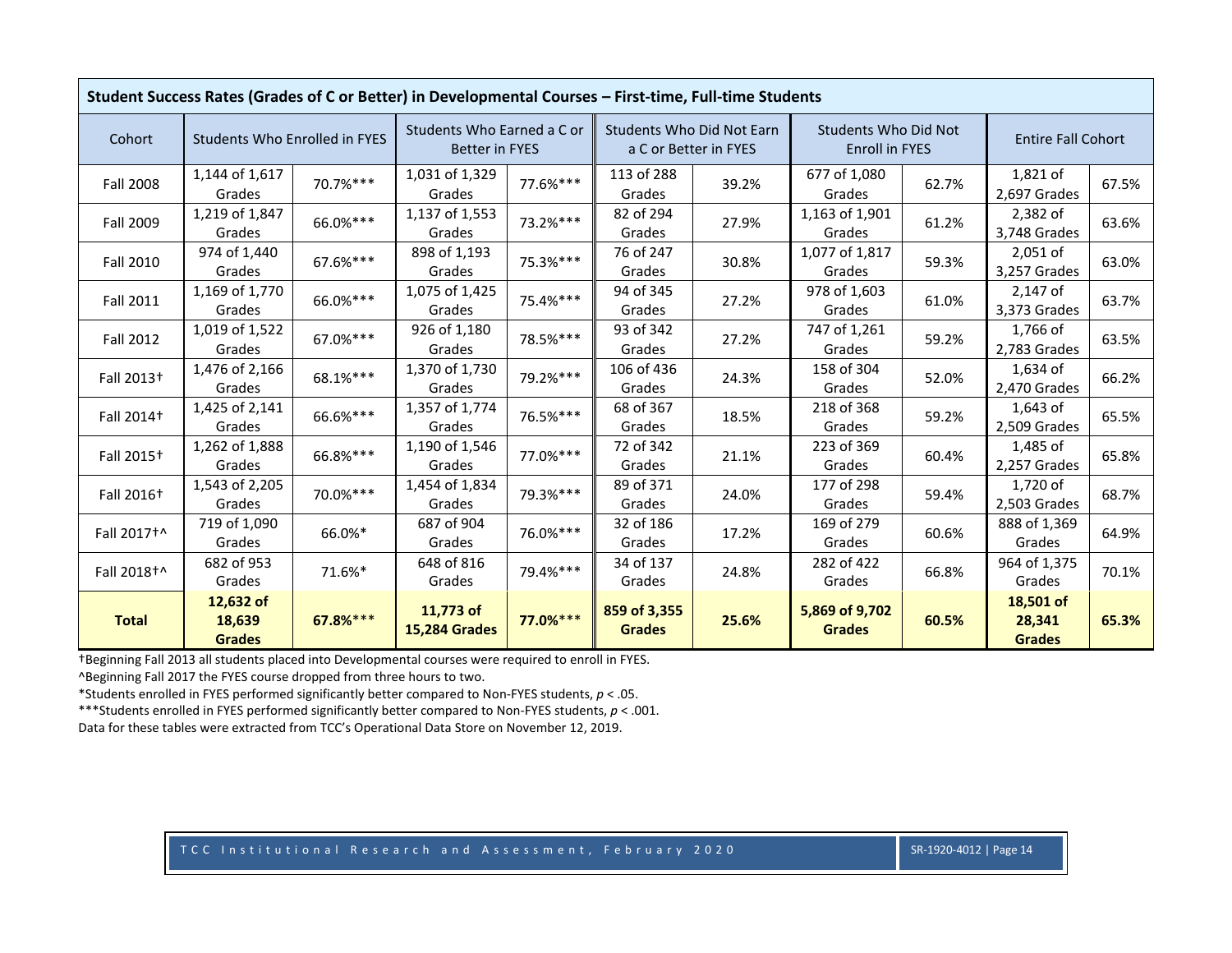|                  | Student Success Rates (Grades of C or Better) in Developmental Courses - First-time, Full-time Students Who Did Not Earn a C or Better in FYES |                               |                                |                       |                               |                                |         |  |
|------------------|------------------------------------------------------------------------------------------------------------------------------------------------|-------------------------------|--------------------------------|-----------------------|-------------------------------|--------------------------------|---------|--|
| Cohort           | Students Who<br>Did Not Earn a C<br>or Better in FYES                                                                                          |                               | <b>Developmental Education</b> | <b>Tulsa Achieves</b> | and Tulsa Achieves            | <b>Developmental Education</b> | Neither |  |
| <b>Fall 2008</b> | 113 of 288 Grades                                                                                                                              | 41 of 99<br>Grades            | 41.4%                          |                       | 72 of 189<br>Grades           | 38.1%                          |         |  |
| Fall 2009        | 82 of 294 Grades                                                                                                                               | 26 of 109<br>Grades           | 23.9%                          |                       | 56 of 185<br>Grades           | 30.3%                          |         |  |
| <b>Fall 2010</b> | 76 of 247 Grades                                                                                                                               | 36 of 110<br>Grades           | 32.7%                          |                       | 40 of 137<br>Grades           | 29.2%                          |         |  |
| <b>Fall 2011</b> | 94 of 345 Grades                                                                                                                               | 65 of 181<br>Grades           | 35.9%                          |                       | 29 of 164<br>Grades           | 17.7%                          |         |  |
| <b>Fall 2012</b> | 93 of 342 Grades                                                                                                                               | 41 of 156<br>Grades           | 26.3%                          |                       | 52 of 186<br>Grades           | 28.0%                          |         |  |
| Fall 2013+       | 106 of 436 Grades                                                                                                                              | 73 of 286<br>Grades           | 25.5%                          |                       | 33 of 150<br>Grades           | 22.0%                          |         |  |
| Fall 2014+       | 68 of 367 Grades                                                                                                                               | 38 of 220<br>Grades           | 17.3%                          |                       | 30 of 147<br>Grades           | 20.4%                          |         |  |
| Fall 2015+       | 72 of 342 Grades                                                                                                                               | 34 of 151<br>Grades           | 22.5%                          |                       | 38 of 191<br>Grades           | 19.9%                          |         |  |
| Fall 2016+       | 89 of 371 Grades                                                                                                                               | 42 of 168<br>Grades           | 25.0%                          |                       | 47 of 203<br>Grades           | 23.2%                          |         |  |
| Fall 2017+^      | 32 of 186 Grades                                                                                                                               | 17 of 94<br>Grades            | 18.1%                          |                       | 15 of 92<br>Grades            | 16.3%                          |         |  |
| Fall 2018+^      | 34 of 137 Grades                                                                                                                               | 16 of 59<br>Grades            | 27.1%                          |                       | 18 of 78<br>Grades            | 23.1%                          |         |  |
| <b>Total</b>     | 859 of 3,355<br><b>Grades</b>                                                                                                                  | 429 of 1,633<br><b>Grades</b> | 26.3%                          |                       | 430 of 1,722<br><b>Grades</b> | 25.0%                          |         |  |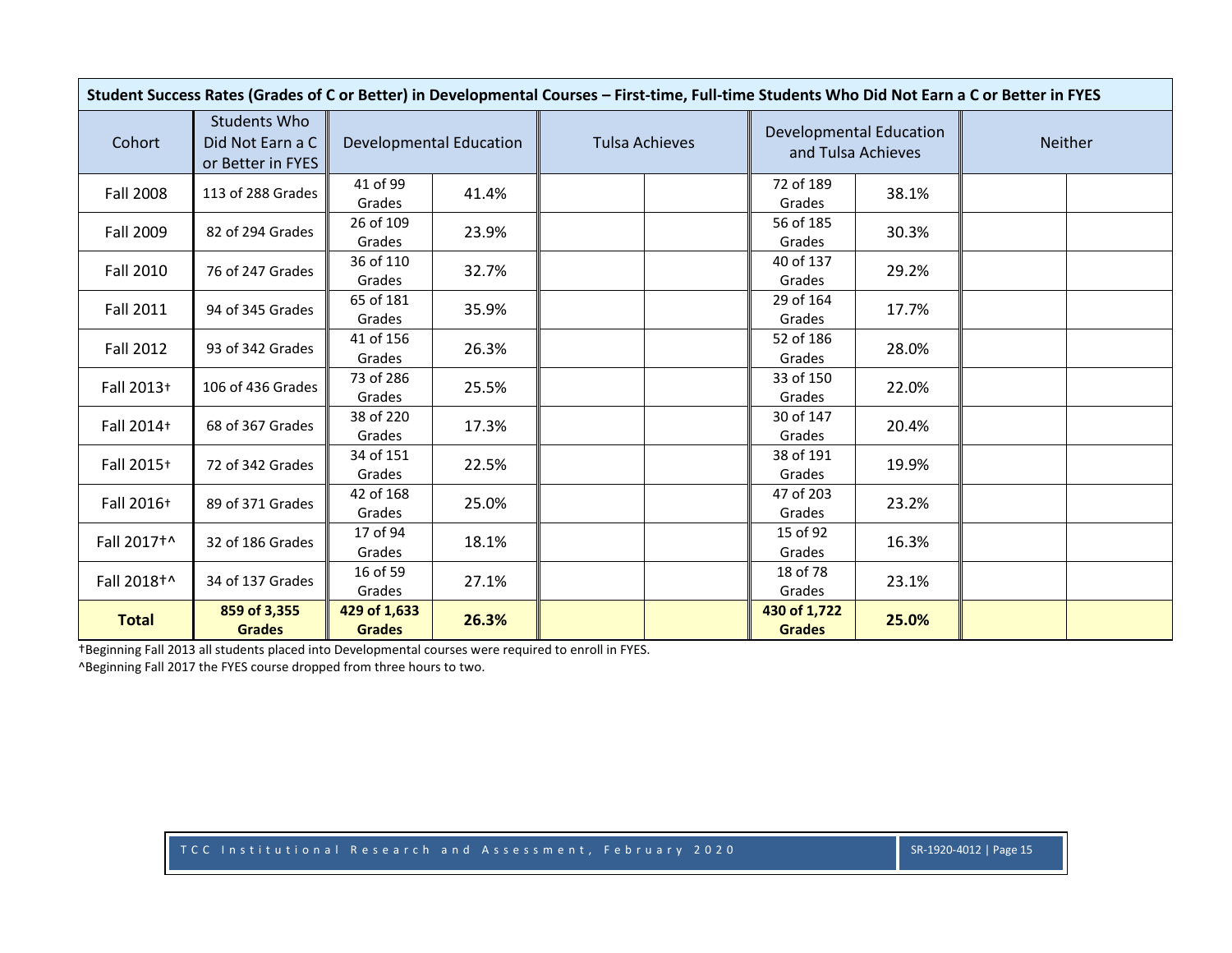|                        | Student Success Rates (Grades of C or Better) in Gateway Courses - First-time, Full-time Students |          |                                                     |             |                                                           |       |                                                      |       |                                   |       |
|------------------------|---------------------------------------------------------------------------------------------------|----------|-----------------------------------------------------|-------------|-----------------------------------------------------------|-------|------------------------------------------------------|-------|-----------------------------------|-------|
| Cohort                 | Students Who Enrolled in<br><b>FYES</b>                                                           |          | Students Who Earned a C or<br><b>Better in FYES</b> |             | <b>Students Who Did Not Earn</b><br>a C or Better in FYES |       | <b>Students Who Did Not</b><br><b>Enroll in FYES</b> |       | <b>Entire Fall Cohort</b>         |       |
| <b>Fall 2008</b>       | 2,926 of 3,782<br>Grades                                                                          | 77.4%*** | 2,784 of 3,421<br>Grades                            | $81.4\%***$ | 142 of 361<br>Grades                                      | 39.3% | 1,826 of 2,562<br>Grades                             | 71.3% | 4,752 of 6,344<br>Grades          | 74.9% |
| Fall 2009              | 3,539 of 4,548<br>Grades                                                                          | 77.8%*** | 3,388 of 4,183<br>Grades                            | $81.0\%***$ | 151 of 365<br>Grades                                      | 41.4% | 3,364 of 4,642<br>Grades                             | 72.5% | 6,903 of 9,190<br>Grades          | 75.1% |
| Fall 2010              | 2,988 of 3,763<br>Grades                                                                          | 79.4%*** | 2,840 of 3,412<br>Grades                            | 83.2%***    | 148 of 351<br>Grades                                      | 42.2% | 2,795 of 3,964<br>Grades                             | 70.5% | 5,783 of 7,727<br>Grades          | 74.8% |
| <b>Fall 2011</b>       | 3,299 of 4,227<br>Grades                                                                          | 78.0%*** | 3,171 of 3,884<br>Grades                            | 81.6%***    | 128 of 343<br>Grades                                      | 37.3% | 2,437 of 3,435<br>Grades                             | 70.9% | 5,736 of 7,662<br>Grades          | 74.9% |
| <b>Fall 2012</b>       | 2,582 of 3,277<br>Grades                                                                          | 78.8%*** | 2,487 of 2,998<br>Grades                            | 83.0%***    | 95 of 279<br>Grades                                       | 34.1% | 2,230 of 3,042<br>Grades                             | 73.3% | 4,812 of 6,319<br>Grades          | 76.2% |
| Fall 2013 <sup>+</sup> | 3,919 of 4,979<br>Grades                                                                          | 78.7%*   | 3,777 of 4,534<br>Grades                            | 83.3%***    | 142 of 445<br>Grades                                      | 31.9% | 1,358 of 1,762<br>Grades                             | 77.1% | 5,277 of 6,741<br>Grades          | 78.3% |
| Fall 2014 <sup>+</sup> | 4,797 of 6,034<br>Grades                                                                          | 79.5%*** | 4,616 of 5,490<br>Grades                            | $84.1\%***$ | 181 of 544<br>Grades                                      | 33.3% | 1,658 of 2,164<br>Grades                             | 76.6% | 6,455 of 8,198<br>Grades          | 78.7% |
| Fall 2015 <sup>+</sup> | 4,799 of 6,021<br>Grades                                                                          | 79.7%    | 4,651 of 5,492<br>Grades                            | 84.7%***    | 148 of 529<br>Grades                                      | 28.0% | 1,830 of 2,312<br>Grades                             | 79.2% | 6,629 of 8,333<br>Grades          | 79.6% |
| Fall 2016 <sup>+</sup> | 4,600 of 5,692<br>Grades                                                                          | 80.8%*** | 4,436 of 5,234<br>Grades                            | 84.8%***    | 164 of 458<br>Grades                                      | 35.8% | 1,400 of 1,804<br>Grades                             | 77.6% | 6,000 of 7,496<br>Grades          | 80.0% |
| Fall 2017+^            | 3,106 of 4,010<br>Grades                                                                          | 77.5%**  | 3,014 of 3,619<br>Grades                            | 83.3%***    | 92 of 391<br>Grades                                       | 23.5% | 1,450 of 1,940<br>Grades                             | 74.7% | 4,556 of 5,950<br>Grades          | 76.6% |
| Fall 2018+^            | 2,905 of 3,688<br>Grades                                                                          | 78.8%*** | 2,786 of 3,318<br>Grades                            | 84.0%***    | 119 of 370<br>Grades                                      | 32.2% | 1,491 of 1,982<br>Grades                             | 75.2% | 4,396 of 5,670<br>Grades          | 77.5% |
| <b>Total</b>           | 39,460 of<br><b>50,021 Grades</b>                                                                 | 78.9%*** | 37,950 of<br><b>45,585 Grades</b>                   | 83.3%***    | $1,510$ of<br>4,436 Grades                                | 34.0% | 21,839 of<br><b>29,609 Grades</b>                    | 73.8% | 61,299 of<br><b>79,630 Grades</b> | 77.0% |

^Beginning Fall 2017 the FYES course dropped from three hours to two.

\*Students enrolled in FYES performed significantly better compared to Non-FYES students, *p* < .05.

\*\*Students enrolled in FYES performed significantly better compared to Non-FYES students, *p* < .01.

\*\*\*Students enrolled in FYES performed significantly better compared to Non-FYES students, *p* < .001.

Data for these tables were extracted from TCC's Operational Data Store on November 12, 2019.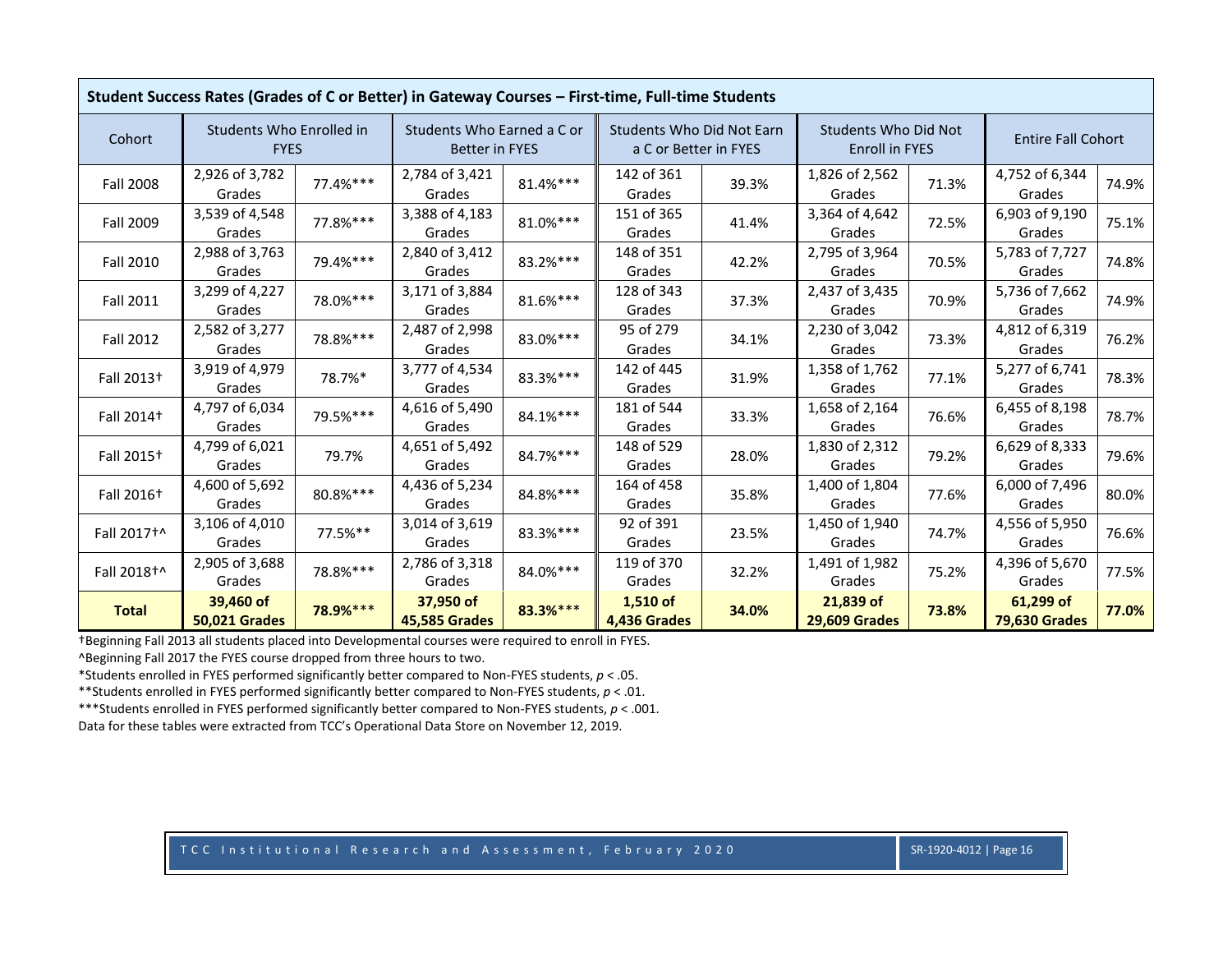|                  | Student Success Rates (Grades of C or Better) in Gateway Courses - First-time, Full-time Students Who Did Not Earn a C or Better in FYES |                               |                                |                               |       |                               |                                                      |                            |       |
|------------------|------------------------------------------------------------------------------------------------------------------------------------------|-------------------------------|--------------------------------|-------------------------------|-------|-------------------------------|------------------------------------------------------|----------------------------|-------|
| Cohort           | <b>Students Who</b><br>Did Not Earn a C<br>or Better in FYES                                                                             |                               | <b>Developmental Education</b> | <b>Tulsa Achieves</b>         |       |                               | <b>Developmental Education</b><br>and Tulsa Achieves | <b>Neither</b>             |       |
| <b>Fall 2008</b> | 142 of 361 Grades                                                                                                                        | 36 of 67<br>Grades            | 53.7%                          | 32 of 111<br>Grades           | 28.8% | 67 of 163<br>Grades           | 41.1%                                                | 7 of 20<br>Grades          | 35.0% |
| Fall 2009        | 151 of 365 Grades                                                                                                                        | 31 of 67<br>Grades            | 46.3%                          | 47 of 130<br>Grades           | 36.2% | 67 of 154<br>Grades           | 43.5%                                                | 6 of 14<br>Grades          | 42.9% |
| <b>Fall 2010</b> | 148 of 351 Grades                                                                                                                        | 38 of 83<br>Grades            | 45.8%                          | 34 of 100<br>Grades           | 34.0% | 73 of 155<br>Grades           | 47.1%                                                | 3 of 13<br>Grades          | 23.1% |
| Fall 2011        | 128 of 343 Grades                                                                                                                        | 54 of 114<br>Grades           | 47.4%                          | 21 of 62<br>Grades            | 33.9% | 42 of 146<br>Grades           | 28.8%                                                | 11 of 21<br>Grades         | 52.4% |
| <b>Fall 2012</b> | 95 of 279 Grades                                                                                                                         | 33 of 76<br>Grades            | 43.4%                          | 15 of 51<br>Grades            | 29.4% | 46 of 145<br>Grades           | 31.7%                                                | 1 of 7<br>Grades           | 14.3% |
| Fall 2013+       | 142 of 445 Grades                                                                                                                        | 73 of 191<br>Grades           | 38.2%                          | 29 of 95<br>Grades            | 30.5% | 34 of 133<br>Grades           | 25.6%                                                | 6 of 26<br>Grades          | 23.1% |
| Fall 2014+       | 181 of 544 Grades                                                                                                                        | 54 of 177<br>Grades           | 30.5%                          | 67 of 159<br>Grades           | 42.1% | 41 of 156<br>Grades           | 26.3%                                                | 19 of 52<br>Grades         | 36.5% |
| Fall 2015+       | 148 of 529 Grades                                                                                                                        | 33 of 140<br>Grades           | 23.6%                          | 70 of 184<br>Grades           | 38.0% | 41 of 173<br>Grades           | 23.7%                                                | 4 of 32<br>Grades          | 12.5% |
| Fall 2016+       | 164 of 458 Grades                                                                                                                        | 56 of 157<br>Grades           | 35.7%                          | 51 of 119<br>Grades           | 42.9% | 32 of 135<br>Grades           | 23.7%                                                | 25 of 47<br>Grades         | 53.2% |
| Fall 2017+^      | 92 of 391 Grades                                                                                                                         | 15 of 99<br>Grades            | 15.2%                          | 51 of 133<br>Grades           | 38.3% | 22 of 144<br>Grades           | 15.3%                                                | 4 of 15<br>Grades          | 26.7% |
| Fall 2018+^      | 119 of 370 Grades                                                                                                                        | 27 of 83<br>Grades            | 32.5%                          | 55 of 163<br>Grades           | 33.7% | 24 of 90<br>Grades            | 26.7%                                                | 13 of 34<br>Grades         | 38.2% |
| <b>Total</b>     | 1,510 of 4,436<br><b>Grades</b>                                                                                                          | 450 of 1,254<br><b>Grades</b> | 35.9%                          | 472 of 1,307<br><b>Grades</b> | 36.1% | 489 of 1,594<br><b>Grades</b> | 30.7%                                                | 99 of 281<br><b>Grades</b> | 35.2% |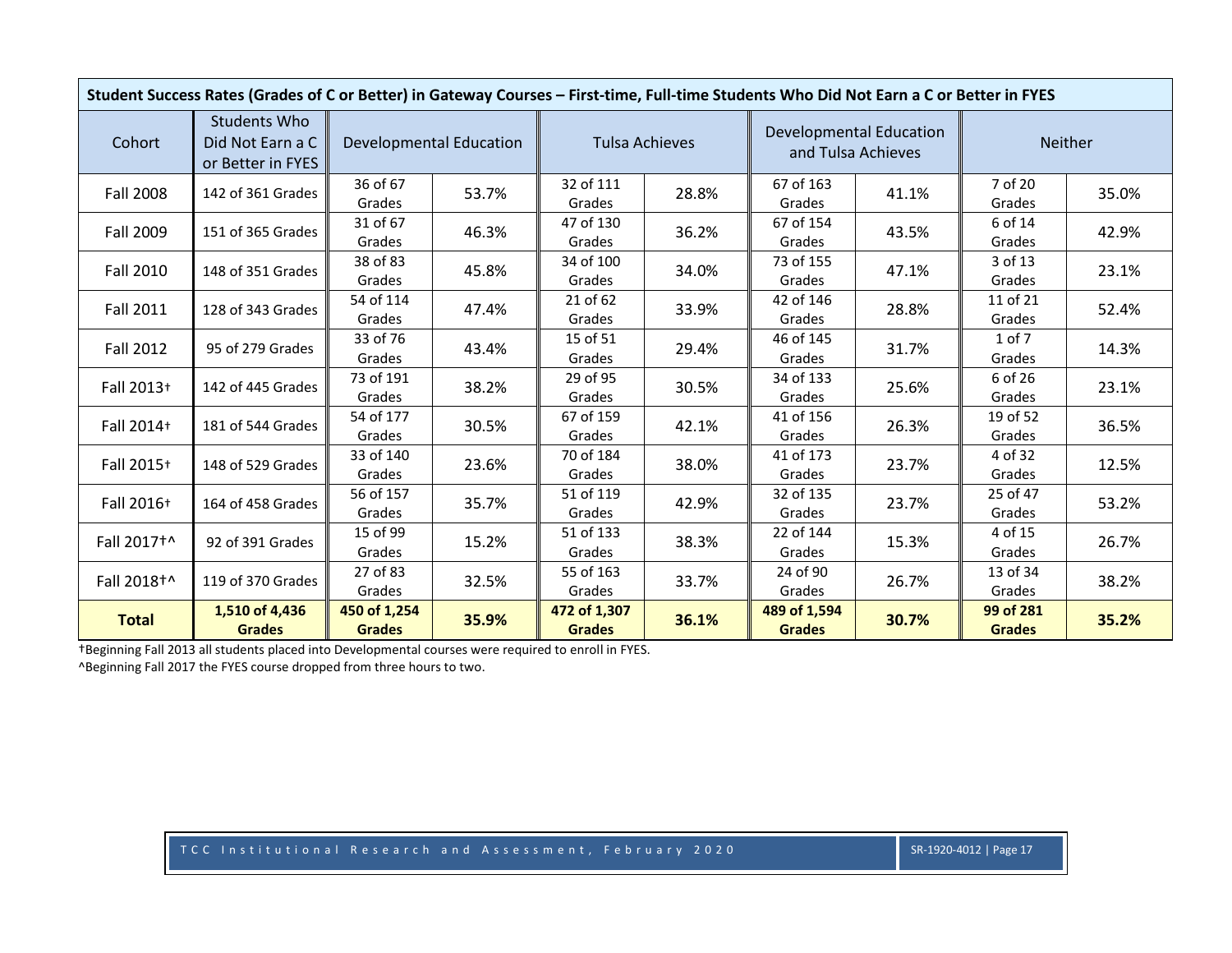# **Part-time Student Aggregate Comparison**

**Fall-to-Spring Persistence Rate –** A significantly higher percentage (73.2%) of the 5,885 first-time, parttime, degree-seeking students who enrolled in FYES, as well as those who earned a C or better in FYES (86.1%), persisted to the first spring semester compared to 51.8% of the 5,176 students who did not enroll in the course.

**Fall-to-Fall Retention Rate** – A significantly higher percentage (48.5%) of the first-time, part-time students who enrolled in FYES, as well as those who earned a C or better in FYES (62.6%), enrolled in the second fall semester compared to 32.4% of students who did not enroll in the course.

**Graduation Within Three Years –** 4.9% of part-time students who enrolled in FYES, and 6.6% of those who earned a C or better in FYES, graduated within three years compared to 5.8% of students who did not take the course. This outcome is counter to the findings for full-time students and may be the result of other factors unique to the part-time student experience impacting the graduation rate. However, 6.6% of students receiving a C or higher in FYES graduated within three years which is a significantly higher rate than students not taking FYES.

**Success Rates in Developmental Courses (Grades of C or Higher) –** Individual course success was determined by the highest grade received in a course from initial enrollment to report time in the following courses: Reading Foundations I, Reading Foundations II, Writing Foundations I, Writing Foundations II, Writing Foundations Workshop, Math Foundations I, Math Foundations II, Math Foundations I & II, Beginning and Intermediate Algebra, Essentials for Precalculus I, Essentials for Quantitative Reasoning (ENGL 0903, ENGL 0913, ENGL 0923, ENGL 0933, ENGL 0943, MATH 0003, MATH 0013, MATH 0055, MATH 0105, MATH 0123, MATH 0403 respectively). Success outcomes were tallied for all cohort students. FYES students received significantly more grades of C or higher (64.6%) compared to 58.1% of grades of C or higher received by students who did not enroll in FYES. In addition, students who received a C or higher in FYES also earned a C or higher in 74.6% of their developmental courses.

**Success Rates in Gateway Courses (Grades of C or Higher)** Individual course success was determined by the highest grade received in gateway course from initial enrollment to report time. Outcomes were tallied for all cohort students. The courses included were: Composition I, Quantitative Reasoning, Precalculus I, General Biology for Non-Majors, Introduction to Biology for Majors, U.S. History from 1492 to the Civil War Era, U.S. History Civil War Era to the Present, American Federal Government, and Introduction to Psychology (ENGL 1113, MATH 1473, MATH 1513, BIOL 1114, BIOL 1224, HIST 1483, HIST 1493, POLS 1113, PSYC 1113 respectively). FYES students received 72.5% grades of C or higher compared to 72.3% of grades of C or higher for students who did not enroll FYES. Although the rate for FYES students was slightly higher, the difference was not significant. Again, other factors unique to the parttime student experience may be impacting course outcomes. However, students receiving a C or higher in FYES also earned a C or higher in 77.7% of their gateway courses which is a significantly higher rate than students not taking FYES.

The following tables represent the details for each comparison above by annual cohort for first-time, part-time students.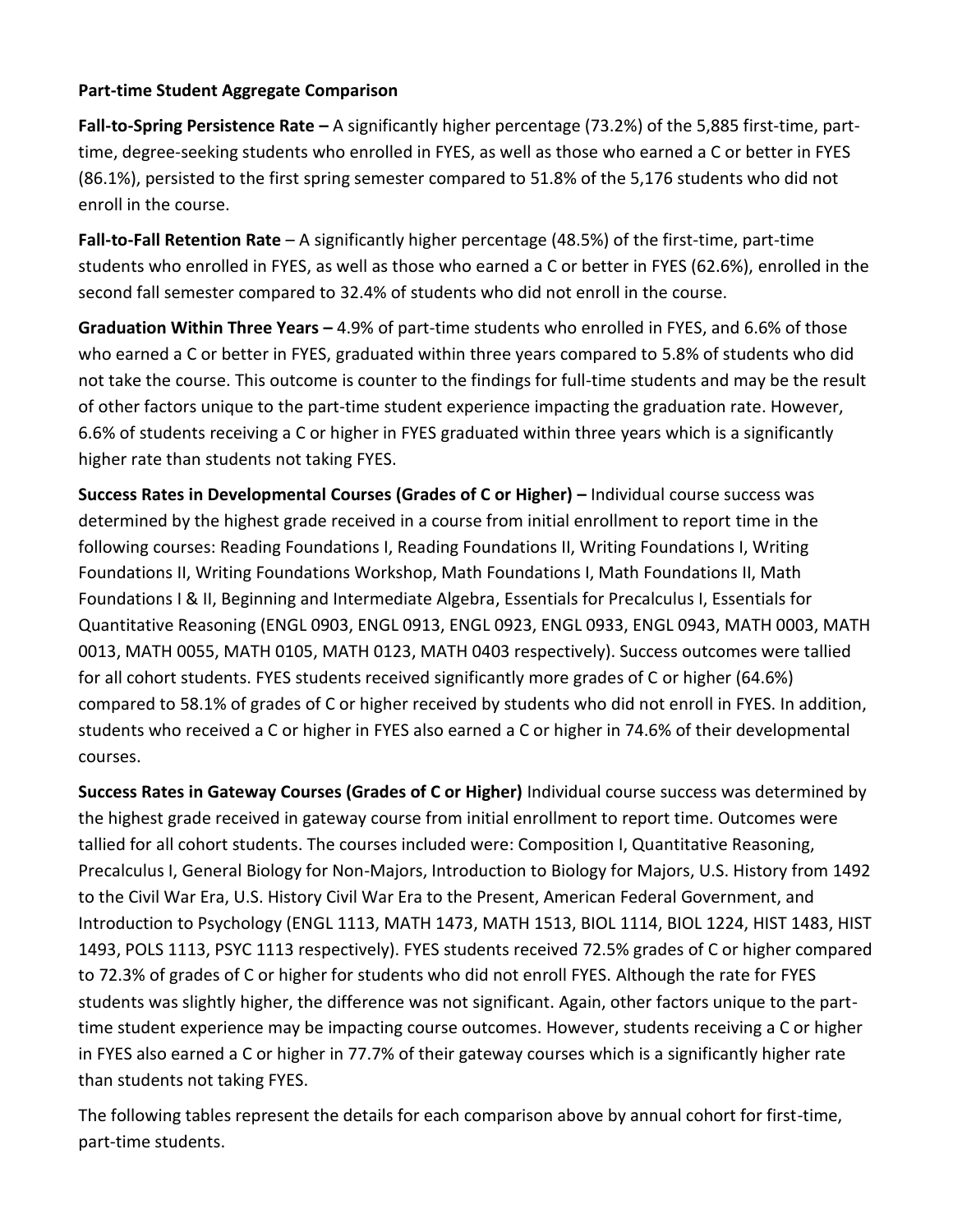|                        | Part-time Student Fall Cohort Enrollment in FYES By Year Including FYES Success Rate |       |                               |                |                                                     |       |                                                           |                                        |                      |  |  |
|------------------------|--------------------------------------------------------------------------------------|-------|-------------------------------|----------------|-----------------------------------------------------|-------|-----------------------------------------------------------|----------------------------------------|----------------------|--|--|
| Cohort                 | <b>Entire Fall</b><br>Cohort                                                         |       | Students Who Enrolled in FYES |                | Students Who Earned a C or<br><b>Better in FYES</b> |       | <b>Students Who Did Not</b><br>Earn a C or Better in FYES | Students Who Did Not<br>Enroll in FYES |                      |  |  |
|                        | Count                                                                                | Count | % of Total<br>Cohort          | Count          | % of FYES<br>Cohort                                 | Count | % of FYES<br>Cohort                                       | Count                                  | % of Total<br>Cohort |  |  |
| <b>Fall 2008</b>       | 809                                                                                  | 171   | 21.1%                         | 113            | 66.1%                                               | 58    | 33.9%                                                     | 638                                    | 78.9%                |  |  |
| Fall 2009              | 1,681                                                                                | 285   | 17.0%                         | 201            | 70.5%                                               | 84    | 29.5%                                                     | 1,396                                  | 83.0%                |  |  |
| Fall 2010              | 1,769                                                                                | 409   | 23.1%                         | 298            | 72.9%                                               | 111   | 27.1%                                                     | 1,360                                  | 76.9%                |  |  |
| <b>Fall 2011</b>       | 1,515                                                                                | 394   | 26.0%                         | 286            | 72.6%                                               | 108   | 27.4%                                                     | 1,121                                  | 74.0%                |  |  |
| <b>Fall 2012</b>       | 1,583                                                                                | 420   | 26.5%                         | 279            | 66.4%                                               | 141   | 33.6%                                                     | 1,163                                  | 73.5%                |  |  |
| Fall 2013+             | 1,547                                                                                | 806   | 52.1%                         | 597            | 74.1%                                               | 209   | 25.9%                                                     | 741                                    | 47.9%                |  |  |
| Fall 2014+             | 1,609                                                                                | 857   | 53.3%                         | 627            | 73.2%                                               | 230   | 26.8%                                                     | 752                                    | 46.7%                |  |  |
| Fall 2015+             | 1,536                                                                                | 785   | 51.1%                         | 600            | 76.4%                                               | 185   | 23.6%                                                     | 751                                    | 48.9%                |  |  |
| Fall 2016+             | 1,716                                                                                | 981   | 57.2%                         | 713            | 72.7%                                               | 268   | 27.3%                                                     | 735                                    | 42.8%                |  |  |
| Fall 2017 <sup>+</sup> | 2,248                                                                                | 1,586 | 70.6%                         | 1,210          | 76.3%                                               | 376   | 23.7%                                                     | 662                                    | 29.4%                |  |  |
| Fall 2018 <sup>+</sup> | 2,024                                                                                | 1,348 | 66.6%                         | 942<br>69.9%   |                                                     | 406   | 30.1%                                                     | 676                                    | 33.4%                |  |  |
| <b>Total</b>           | 18,037                                                                               | 8,042 | 44.6%                         | 72.9%<br>5,866 |                                                     | 2,176 | 27.1%                                                     | 9,995                                  | 55.4%                |  |  |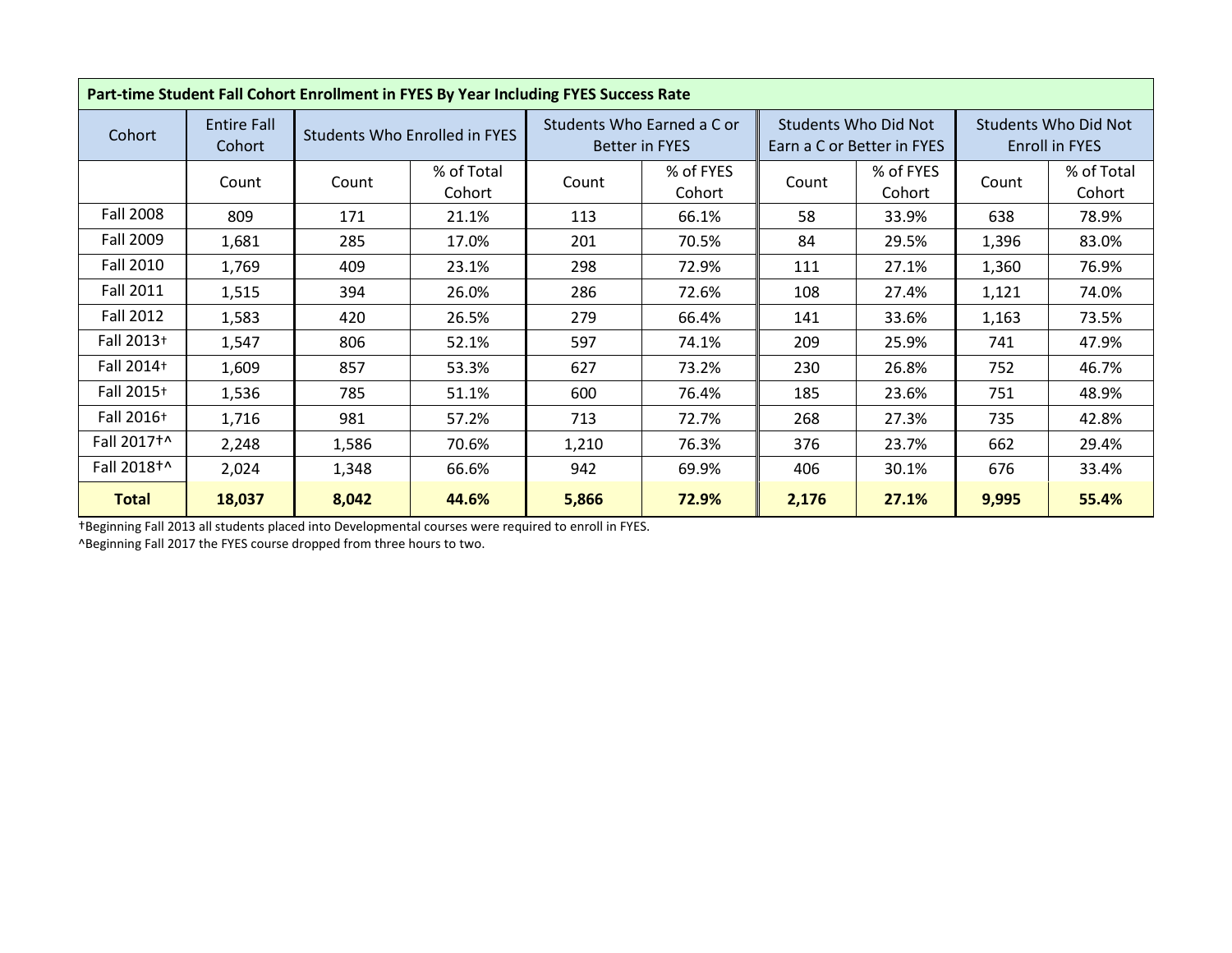| Part-time Student Fall Cohort Enrollment in FYES Who Did Not Earn a C or Better By Year |                                                              |       |                                              |                       |                         |       |                                               |       |                         |
|-----------------------------------------------------------------------------------------|--------------------------------------------------------------|-------|----------------------------------------------|-----------------------|-------------------------|-------|-----------------------------------------------|-------|-------------------------|
| Cohort                                                                                  | <b>Students Who</b><br>Did Not Earn a C<br>or Better in FYES |       | <b>Developmental Education</b>               | <b>Tulsa Achieves</b> |                         |       | Developmental Education<br>and Tulsa Achieves |       | <b>Neither</b>          |
|                                                                                         | Count                                                        | Count | % of Not C<br>or Better                      | Count                 | % of Not C<br>or Better | Count | % of Not C<br>or Better                       | Count | % of Not C<br>or Better |
| <b>Fall 2008</b>                                                                        | 58                                                           | 18    | 31.0%                                        | 14                    | 24.1%                   | 22    | 37.9%                                         | 4     | 6.9%                    |
| Fall 2009                                                                               | 84                                                           | 25    | 29.8%                                        | 19                    | 22.6%                   | 36    | 42.9%                                         | 4     | 4.8%                    |
| <b>Fall 2010</b>                                                                        | 111                                                          | 28    | 25.2%                                        | 26                    | 23.4%                   | 45    | 40.5%                                         | 12    | 10.8%                   |
| <b>Fall 2011</b>                                                                        | 108                                                          | 29    | 26.9%                                        | 23                    | 21.3%                   | 50    | 46.3%                                         | 6     | 5.6%                    |
| <b>Fall 2012</b>                                                                        | 141                                                          | 38    | 27.0%                                        | 29                    | 20.6%                   | 59    | 41.8%                                         | 15    | 10.6%                   |
| Fall 2013+                                                                              | 209                                                          | 103   | 49.3%                                        | 29                    | 13.9%                   | 59    | 28.2%                                         | 18    | 8.6%                    |
| Fall 2014+                                                                              | 230                                                          | 105   | 45.7%                                        | 40                    | 17.4%                   | 72    | 31.3%                                         | 13    | 5.7%                    |
| Fall 2015+                                                                              | 185                                                          | 65    | 35.1%                                        | 40                    | 21.6%                   | 70    | 37.8%                                         | 10    | 5.4%                    |
| Fall 2016+                                                                              | 268                                                          | 90    | 33.6%                                        | 56                    | 20.9%                   | 102   | 38.1%                                         | 20    | 7.5%                    |
| Fall 2017 <sup>+</sup>                                                                  | 376                                                          | 135   | 35.9%                                        | 78                    | 20.7%                   | 127   | 33.8%                                         | 36    | 9.6%                    |
| Fall 2018+^                                                                             | 406                                                          | 94    | 23.2%                                        | 105                   | 25.9%                   | 150   | 36.9%                                         | 57    | 14.0%                   |
| <b>Total</b>                                                                            | 2,176                                                        | 730   | 459<br>33.5%<br>21.1%<br>792<br>36.4%<br>195 |                       |                         |       |                                               |       |                         |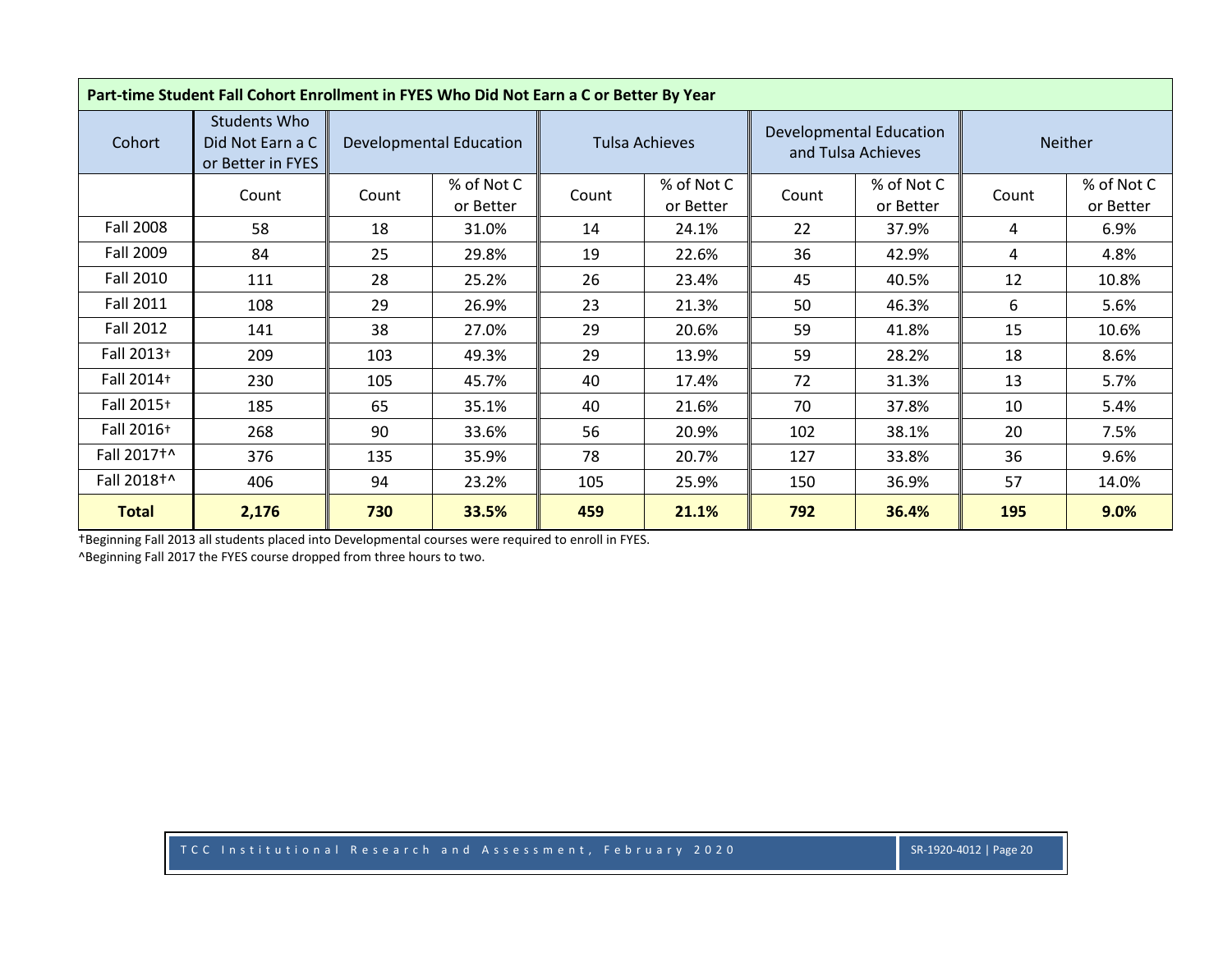|                  | Fall-to-Spring Persistence Rates of First-time, Part-time Students |                                         |                 |                                                     |       |                                                    |       |                                                      |        |                           |  |
|------------------|--------------------------------------------------------------------|-----------------------------------------|-----------------|-----------------------------------------------------|-------|----------------------------------------------------|-------|------------------------------------------------------|--------|---------------------------|--|
| Cohort           |                                                                    | Students Who Enrolled in<br><b>FYES</b> |                 | Students Who Earned a C or<br><b>Better in FYES</b> |       | Students Who Did Not Earn a<br>C or Better in FYES |       | <b>Students Who Did Not</b><br><b>Enroll in FYES</b> |        | <b>Entire Fall Cohort</b> |  |
|                  | Count                                                              | % of FYES<br>Cohort                     | Count           | % of C or<br>Better in FYES                         | Count | % of Not C or<br><b>Better in FYES</b>             | Count | % of Non-<br><b>FYES Cohort</b>                      | Count  | % of Total<br>Cohort      |  |
| <b>Fall 2008</b> | 130                                                                | 76.0%***                                | 98              | 86.7%***                                            | 32    | 55.2%                                              | 366   | 57.4%                                                | 496    | 61.3%                     |  |
| <b>Fall 2009</b> | 220                                                                | $77.2%***$                              | 177             | 88.1%***                                            |       | 51.2%                                              | 654   | 46.8%                                                | 874    | 52.0%                     |  |
| <b>Fall 2010</b> | 305                                                                | 74.6%***                                | 261             | 87.6%***                                            | 44    | 39.6%                                              | 682   | 50.1%                                                | 987    | 55.8%                     |  |
| <b>Fall 2011</b> | 300                                                                | 76.1%***                                | 248             | 86.7%***                                            | 52    | 48.1%                                              | 679   | 60.6%                                                | 979    | 64.6%                     |  |
| <b>Fall 2012</b> | 311                                                                | 74.0%***                                | 250             | 89.6%***                                            | 61    | 43.3%                                              | 680   | 58.5%                                                | 991    | 62.6%                     |  |
| Fall 2013+       | 603                                                                | 74.8%***                                | 513             | 85.9%***                                            | 90    | 43.1%                                              | 351   | 47.4%                                                | 954    | 61.7%                     |  |
| Fall 2014+       | 651                                                                | 76.0%***                                | 546             | $87.1%***$                                          | 105   | 45.7%                                              | 368   | 48.9%                                                | 1,019  | 63.3%                     |  |
| Fall 2015+       | 601                                                                | 76.6%***                                | 525             | 87.5%***                                            | 76    | 41.1%                                              | 364   | 48.5%                                                | 965    | 62.8%                     |  |
| Fall 2016+       | 745                                                                | 75.9%***                                | 625             | 87.7%***                                            | 120   | 44.8%                                              | 311   | 42.3%                                                | 1,056  | 61.5%                     |  |
| Fall 2017+^      | 1,092                                                              | 68.9%***                                | 1,001           | $82.7%***$                                          | 91    | 24.2%                                              | 351   | 53.0%                                                | 1,443  | 64.2%                     |  |
| Fall 2018+^      | 927                                                                | 68.8%***                                | 85.5%***<br>805 |                                                     | 122   | 30.0%                                              | 370   | 54.7%                                                | 1,297  | 64.1%                     |  |
| <b>Total</b>     | 5,885                                                              | 73.2%***                                | 5,049           | 86.1%***                                            | 836   | 38.4%                                              | 5,176 | 51.8%                                                | 11,061 | 61.3%                     |  |

^Beginning Fall 2017 the FYES course dropped from three hours to two.

\*\*\*Students enrolling in FYES persisted to spring at significantly higher rates compared to Non-Academic Strategies students, *p* < .001.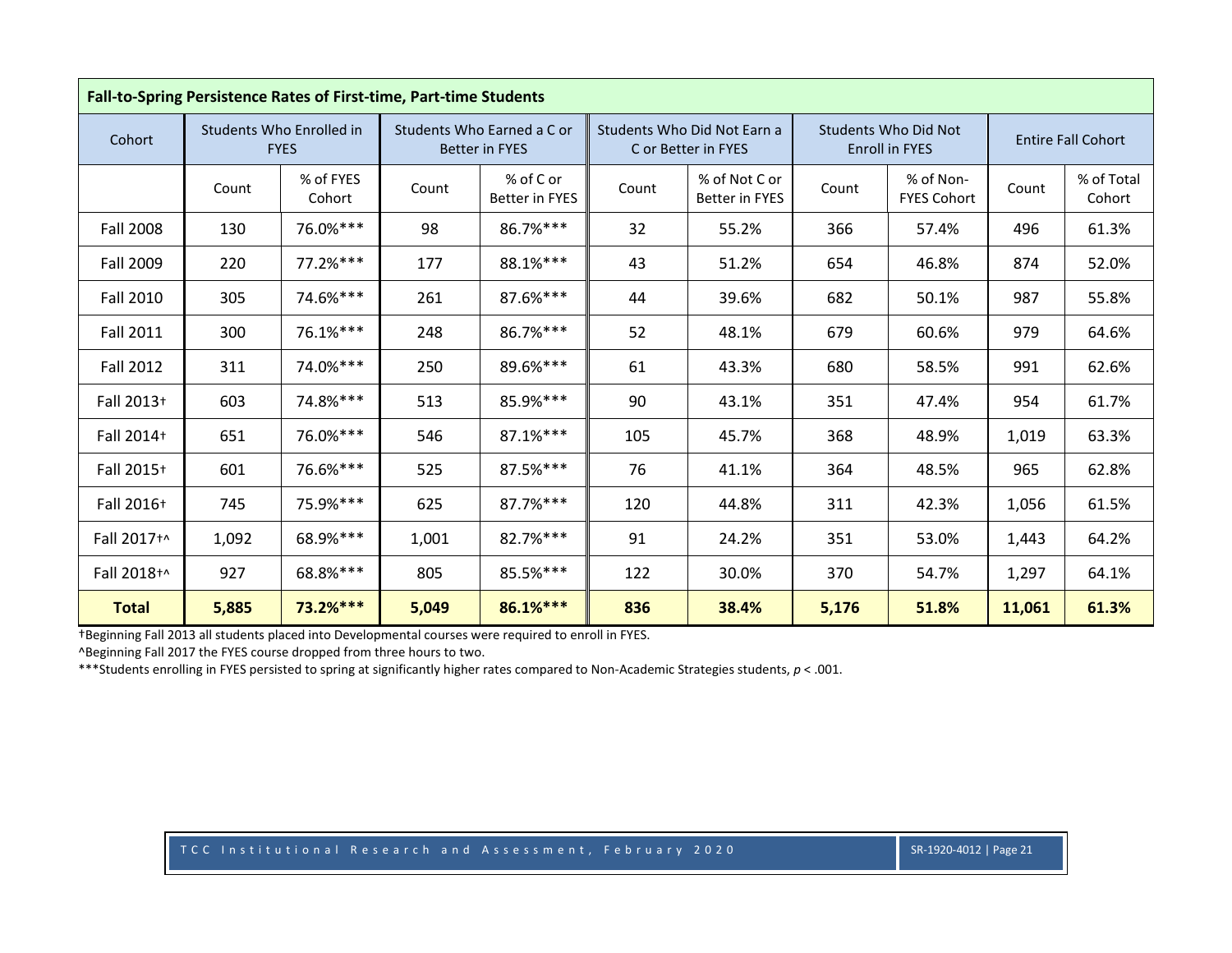| Fall-to-Spring Persisted First-time, Part-time Students Who Did Not Earn a C or Better in FYES |                                                              |       |                                |                       |                         |       |                                               |                |                         |  |
|------------------------------------------------------------------------------------------------|--------------------------------------------------------------|-------|--------------------------------|-----------------------|-------------------------|-------|-----------------------------------------------|----------------|-------------------------|--|
| Cohort                                                                                         | <b>Students Who</b><br>Did Not Earn a C<br>or Better in FYES |       | <b>Developmental Education</b> | <b>Tulsa Achieves</b> |                         |       | Developmental Education<br>and Tulsa Achieves | <b>Neither</b> |                         |  |
|                                                                                                | Count                                                        | Count | % of Not C<br>or Better        | Count                 | % of Not C<br>or Better | Count | % of Not C<br>or Better                       | Count          | % of Not C<br>or Better |  |
| <b>Fall 2008</b>                                                                               | 32                                                           | 12    | 37.5%                          | 6                     | 18.8%                   | 12    | 37.5%                                         | $\overline{2}$ | 6.3%                    |  |
| Fall 2009                                                                                      | 43                                                           | 17    | 39.5%                          | 8                     | 18.6%                   | 17    | 39.5%                                         | 1              | 2.3%                    |  |
| <b>Fall 2010</b>                                                                               | 44                                                           | 15    | 34.1%                          | 8                     | 18.2%                   | 20    | 45.5%                                         | 1              | 2.3%                    |  |
| Fall 2011                                                                                      | 52                                                           | 16    | 30.8%                          | 6                     | 11.5%                   | 27    | 51.9%                                         | 3              | 5.8%                    |  |
| Fall 2012                                                                                      | 61                                                           | 20    | 32.8%                          | 11                    | 18.0%                   | 27    | 44.3%                                         | 3              | 4.9%                    |  |
| Fall 2013+                                                                                     | 90                                                           | 55    | 61.1%                          | 4                     | 4.4%                    | 21    | 23.3%                                         | 10             | 11.1%                   |  |
| Fall 2014+                                                                                     | 105                                                          | 61    | 58.1%                          | 10                    | 9.5%                    | 29    | 27.6%                                         | 5              | 4.8%                    |  |
| Fall 2015+                                                                                     | 76                                                           | 32    | 42.1%                          | 15                    | 19.7%                   | 23    | 30.3%                                         | 6              | 7.9%                    |  |
| Fall 2016+                                                                                     | 120                                                          | 46    | 38.3%                          | 17                    | 14.2%                   | 51    | 42.5%                                         | 6              | 5.0%                    |  |
| Fall 2017 <sup>+</sup>                                                                         | 91                                                           | 38    | 41.8%                          | 18                    | 19.8%                   | 29    | 31.9%                                         | 6              | 6.6%                    |  |
| Fall 2018 <sup>+</sup>                                                                         | 122                                                          | 36    | 29.5%                          | 25                    | 20.5%                   | 54    | 44.3%                                         | $\overline{7}$ | 5.7%                    |  |
| <b>Total</b>                                                                                   | 836                                                          | 348   | 41.6%                          | 128                   | 15.3%                   | 310   | 37.1%                                         | 50             | 6.0%                    |  |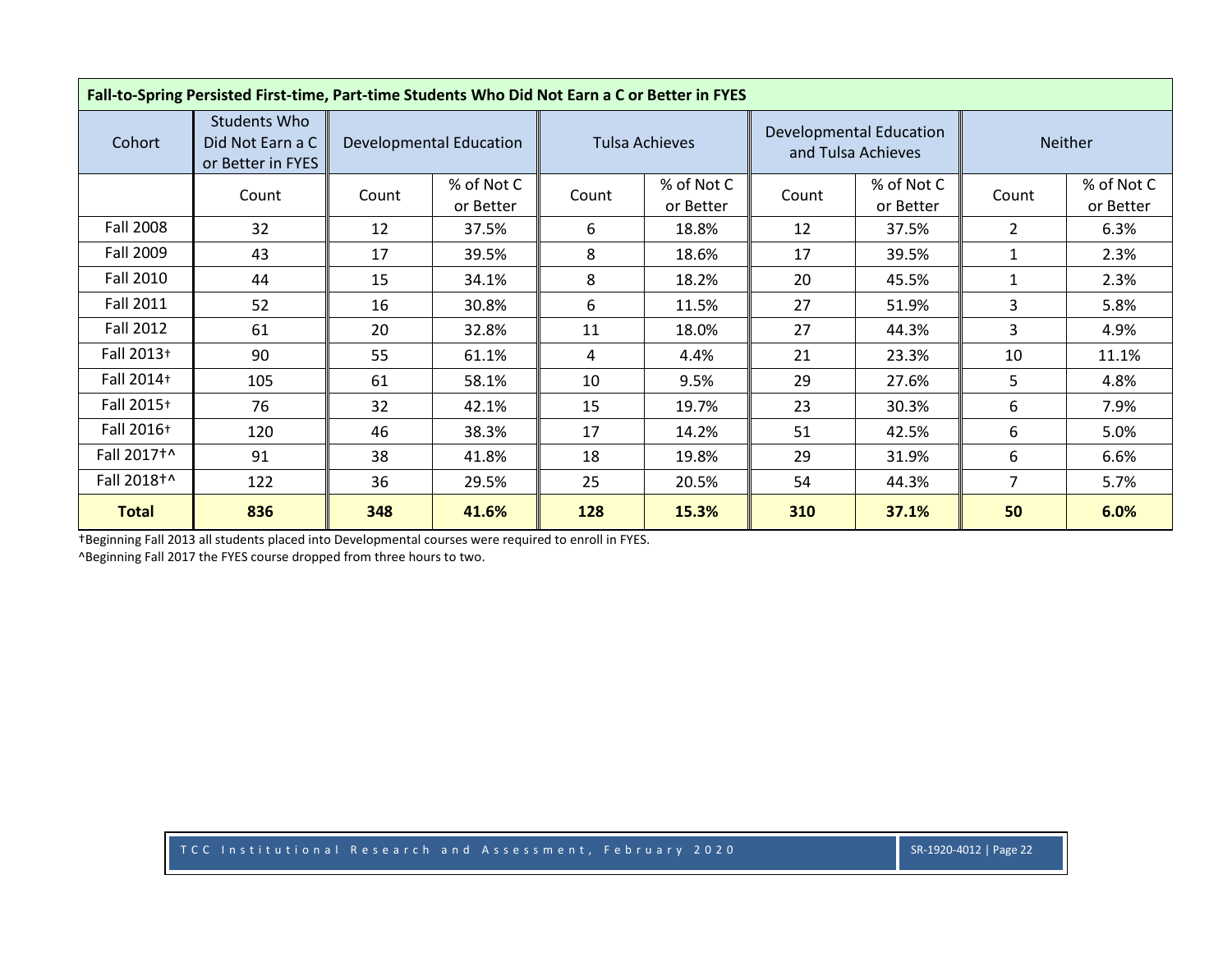|                  | Fall-to-Fall Retention Rates of First-time, Part-time Students |                                         |                 |                                                     |       |                                                    |       |                                                      |       |                           |  |
|------------------|----------------------------------------------------------------|-----------------------------------------|-----------------|-----------------------------------------------------|-------|----------------------------------------------------|-------|------------------------------------------------------|-------|---------------------------|--|
| Cohort           |                                                                | Students Who Enrolled in<br><b>FYES</b> |                 | Students Who Earned a C or<br><b>Better in FYES</b> |       | Students Who Did Not Earn a<br>C or Better in FYES |       | <b>Students Who Did Not</b><br><b>Enroll in FYES</b> |       | <b>Entire Fall Cohort</b> |  |
|                  | Count                                                          | % of FYES<br>Cohort                     | Count           | % of C or<br><b>Better in FYES</b>                  | Count | % of Not C or<br><b>Better in FYES</b>             | Count | % of Non-<br><b>FYES Cohort</b>                      | Count | % of Total<br>Cohort      |  |
| <b>Fall 2008</b> | 93                                                             | 54.4%***                                | 80              | 70.8%***                                            | 13    | 22.4%                                              | 236   | 37.0%                                                | 329   | 40.7%                     |  |
| <b>Fall 2009</b> | 127                                                            | 44.6%***                                | 112             | 55.7%***                                            | 15    | 17.9%                                              | 395   | 28.3%                                                | 522   | 31.1%                     |  |
| <b>Fall 2010</b> | 207                                                            | 50.6%***                                | 185             | 62.1%***                                            | 22    | 19.8%                                              | 407   | 29.9%                                                | 614   | 34.7%                     |  |
| <b>Fall 2011</b> | 185                                                            | 47.0%***                                | 172             | 60.1%***                                            | 13    | 12.0%                                              | 415   | 37.0%                                                | 600   | 39.6%                     |  |
| <b>Fall 2012</b> | 188                                                            | 44.8%***                                | 175             | 62.7%***                                            | 13    | 9.2%                                               | 393   | 33.8%                                                | 581   | 36.7%                     |  |
| Fall 2013+       | 382                                                            | 47.4%***                                | 364             | 61.0%***                                            | 18    | 8.6%                                               | 202   | 27.3%                                                | 584   | 37.8%                     |  |
| Fall 2014+       | 386                                                            | 45.0%***                                | 372             | 59.3%***                                            | 14    | 6.1%                                               | 226   | 30.1%                                                | 612   | 38.0%                     |  |
| Fall 2015+       | 409                                                            | 52.1%***                                | 391             | 65.2%***                                            | 18    | 9.7%                                               | 247   | 32.9%                                                | 656   | 42.7%                     |  |
| Fall 2016+       | 486                                                            | 49.5%***                                | 457             | 64.1%***                                            | 29    | 10.8%                                              | 213   | 29.0%                                                | 699   | 40.7%                     |  |
| Fall 2017+^      | 784                                                            | 49.4%***                                | 756             | 62.5%***                                            | 28    | 7.4%                                               | 243   | 36.7%                                                | 1,027 | 45.7%                     |  |
| Fall 2018+^      | 652                                                            | 48.4%***                                | 64.9%***<br>611 |                                                     | 41    | 10.1%                                              | 260   | 38.5%                                                | 912   | 45.1%                     |  |
| <b>Total</b>     | 3,899                                                          | 48.5%***                                | 3,675           | 62.6%***                                            | 224   | 10.3%                                              | 3,237 | 32.4%                                                | 7,136 | 39.6%                     |  |

^Beginning Fall 2017 the FYES course dropped from three hours to two.

\*\*\*Students enrolling in FYES enrolled at significantly higher rates for second fall semester compared to Non-FYES students,  $p < 0.001$ .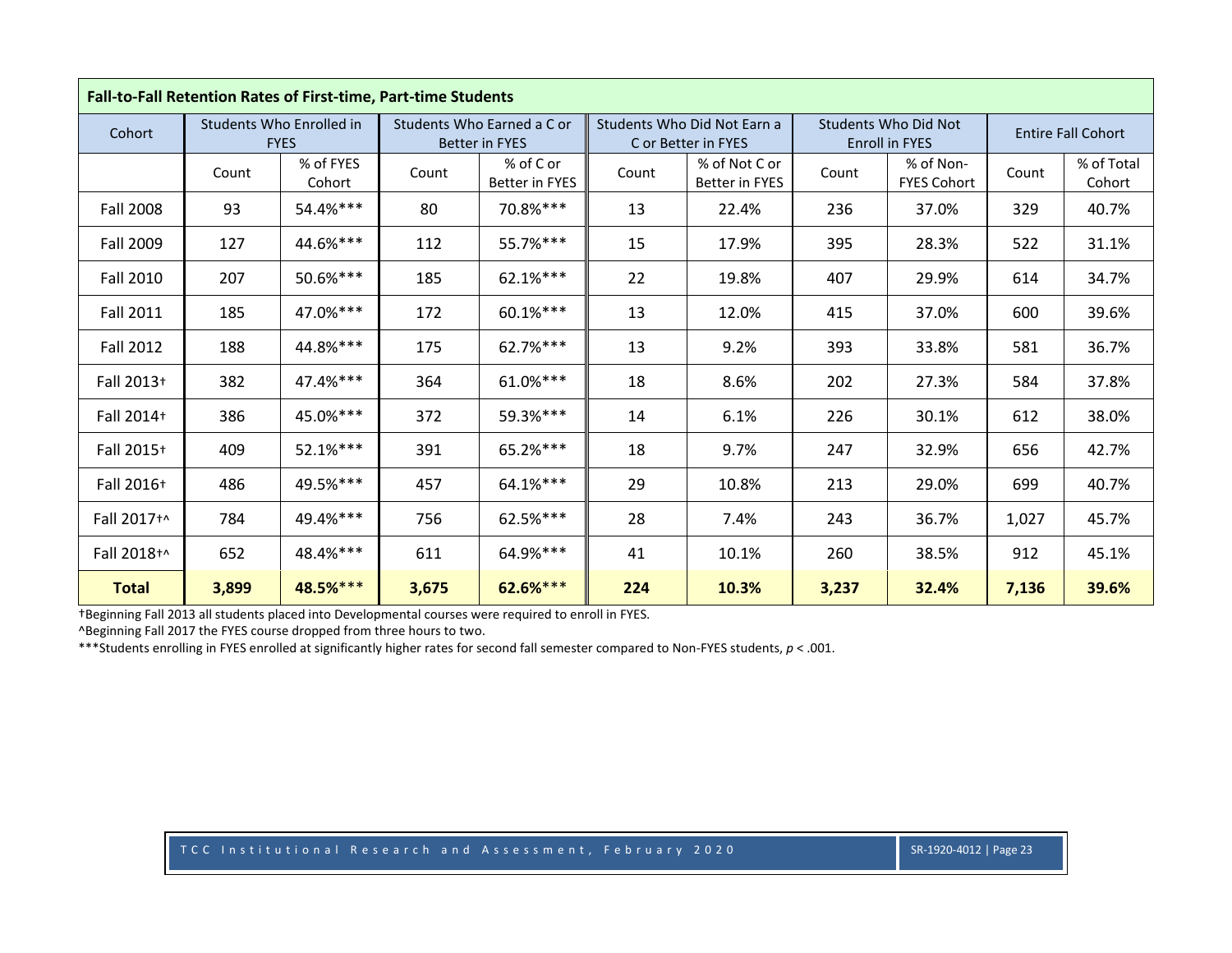|                        | Fall-to-Fall Retained First-time, Part-time Students Who Did Not Earn a C or Better in FYES |       |                                |                                          |                       |                |                                                      |                |                      |  |  |
|------------------------|---------------------------------------------------------------------------------------------|-------|--------------------------------|------------------------------------------|-----------------------|----------------|------------------------------------------------------|----------------|----------------------|--|--|
| Cohort                 | <b>Students Who</b><br>Did Not Earn a C<br>or Better in FYES                                |       | <b>Developmental Education</b> |                                          | <b>Tulsa Achieves</b> |                | <b>Developmental Education</b><br>and Tulsa Achieves | <b>Neither</b> |                      |  |  |
|                        | Count                                                                                       | Count | % of Total<br>Cohort           | % of Total<br>Count<br>Cohort            |                       | Count          | % of Total<br>Cohort                                 | Count          | % of Total<br>Cohort |  |  |
| <b>Fall 2008</b>       | 13                                                                                          | 7     | 53.8%                          |                                          | 7.7%                  | 4              | 30.8%                                                | $\mathbf{1}$   | 7.7%                 |  |  |
| Fall 2009              | 15                                                                                          | 9     | 60.0%                          | 3                                        | 20.0%                 | $\overline{2}$ | 13.3%                                                | $\mathbf{1}$   | 6.7%                 |  |  |
| <b>Fall 2010</b>       | 22                                                                                          | 9     | 40.9%                          | $\overline{2}$                           | 9.1%                  | 11             | 50.0%                                                | 0              | $0.0\%$              |  |  |
| Fall 2011              | 13                                                                                          | 5     | 38.5%                          | 3                                        | 23.1%                 | 5              | 38.5%                                                | $\mathbf{0}$   | $0.0\%$              |  |  |
| Fall 2012              | 13                                                                                          | 7     | 53.8%                          | 1                                        | 7.7%                  | 3              | 23.1%                                                | $\overline{2}$ | 15.4%                |  |  |
| Fall 2013+             | 18                                                                                          | 7     | 38.9%                          | $\overline{2}$                           | 11.1%                 | $\overline{7}$ | 38.9%                                                | $\overline{2}$ | 11.1%                |  |  |
| Fall 2014+             | 14                                                                                          | 8     | 57.1%                          | $\overline{2}$                           | 14.3%                 | 3              | 21.4%                                                | $\mathbf{1}$   | 7.1%                 |  |  |
| Fall 2015+             | 18                                                                                          | 6     | 33.3%                          | 4                                        | 22.2%                 | $\overline{7}$ | 38.9%                                                | $\mathbf{1}$   | 5.6%                 |  |  |
| Fall 2016+             | 29                                                                                          | 12    | 41.4%                          | 6                                        | 20.7%                 | 11             | 37.9%                                                | 0              | $0.0\%$              |  |  |
| Fall 2017 <sup>+</sup> | 28                                                                                          | 12    | 42.9%                          | 5                                        | 17.9%                 | 9              | 32.1%                                                | $\overline{2}$ | 7.1%                 |  |  |
| Fall 2018+^            | 41                                                                                          | 10    | 24.4%                          | 9<br>22.0%                               |                       | 18             | 43.9%                                                | 4              | 9.8%                 |  |  |
| <b>Total</b>           | 224                                                                                         | 92    | 41.1%                          | 38<br>80<br>6.3%<br>17.0%<br>35.7%<br>14 |                       |                |                                                      |                |                      |  |  |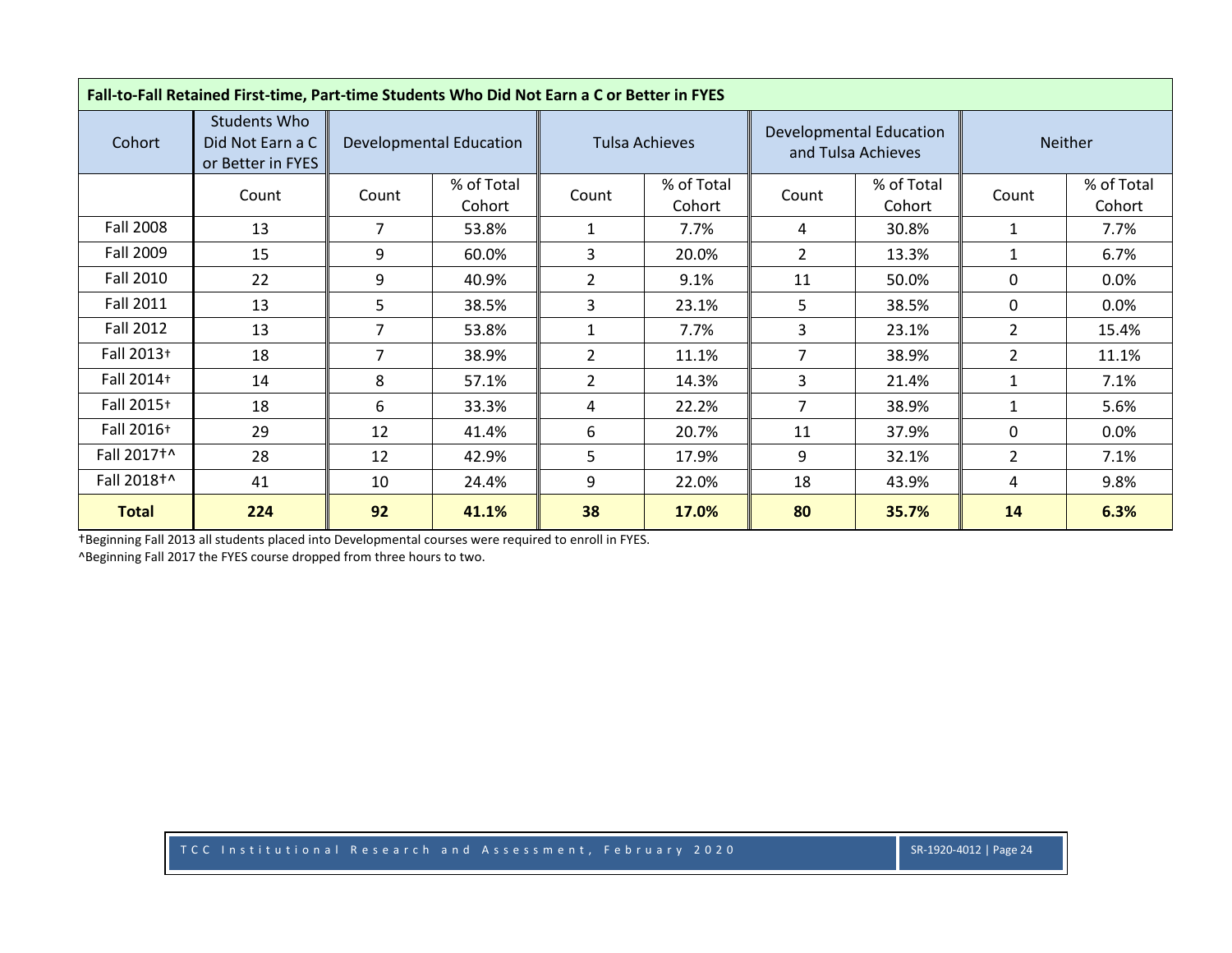|                  | <b>Graduation from TCC within Three Years - First-time, Part-time Students</b> |                                         |       |                                                     |                             |                                                    |       |                                                      |       |                           |  |  |
|------------------|--------------------------------------------------------------------------------|-----------------------------------------|-------|-----------------------------------------------------|-----------------------------|----------------------------------------------------|-------|------------------------------------------------------|-------|---------------------------|--|--|
| Cohort           |                                                                                | Students Who Enrolled in<br><b>FYES</b> |       | Students Who Earned a C or<br><b>Better in FYES</b> |                             | Students Who Did Not Earn a<br>C or Better in FYES |       | <b>Students Who Did Not</b><br><b>Enroll in FYES</b> |       | <b>Entire Fall Cohort</b> |  |  |
|                  | Count                                                                          | % of FYES<br>Cohort                     | Count | % of C or<br><b>Better in FYES</b>                  | Count                       | % of Not C or<br><b>Better in FYES</b>             | Count | % of Non-<br><b>FYES Cohort</b>                      | Count | % of Total<br>Cohort      |  |  |
| <b>Fall 2008</b> | 13                                                                             | 7.6%                                    | 13    | $11.5%$ **                                          | 0                           | 0.0%                                               | 37    | 5.8%                                                 | 50    | 6.2%                      |  |  |
| <b>Fall 2009</b> | 8                                                                              | 2.8%                                    | 8     | 4.0%                                                | 0                           | 0.0%                                               | 53    | 3.8%                                                 | 61    | 3.6%                      |  |  |
| <b>Fall 2010</b> | 28                                                                             | $6.8%***$                               | 28    | $9.4%***$                                           | $\mathbf{0}$                | 0.0%                                               | 57    | 4.2%                                                 | 85    | 4.8%                      |  |  |
| <b>Fall 2011</b> | 22                                                                             | 5.6%                                    | 22    | 7.7%                                                | 0                           | 0.0%                                               | 70    | 6.2%                                                 | 92    | 6.1%                      |  |  |
| <b>Fall 2012</b> | 14                                                                             | 3.3%                                    | 13    | 4.7%                                                | $\mathbf{1}$                | 0.7%                                               | 49    | 4.2%                                                 | 63    | 4.0%                      |  |  |
| Fall 2013+       | 31                                                                             | 3.8%                                    | 31    | 5.2%                                                | 0                           | 0.0%                                               | 61    | $8.2\%^{***}$                                        | 92    | 5.9%                      |  |  |
| Fall 2014+       | 37                                                                             | 4.3%                                    | 36    | 5.7%                                                | $\mathbf{1}$                | 0.4%                                               | 59    | $7.8%^{***}$                                         | 96    | 6.0%                      |  |  |
| Fall 2015+       | 48                                                                             | 6.1%                                    | 46    | 7.7%                                                | $\overline{2}$              | 1.1%                                               | 53    | 7.1%                                                 | 101   | 6.6%                      |  |  |
| Fall 2016+       | 49                                                                             | 5.0%                                    | 48    | 6.7%                                                | $\mathbf{1}$                | 0.4%                                               | 60    | $8.2%***$                                            | 109   | 6.4%                      |  |  |
| Fall 2017+^      |                                                                                |                                         |       |                                                     | Available after Summer 2020 |                                                    |       |                                                      |       |                           |  |  |
| Fall 2018+^      | Available after Summer 2021                                                    |                                         |       |                                                     |                             |                                                    |       |                                                      |       |                           |  |  |
| <b>Total</b>     | 250                                                                            | 4.9%                                    | 245   | $6.6%***$                                           | 5                           | 0.2%                                               | 565   | $5.8%^{***}$                                         | 749   | 5.4%                      |  |  |

^Beginning Fall 2017 the FYES course dropped from three hours to two.

\*Students enrolling in FYES graduated within 3 years at significantly higher rates compared to Non-FYES Strategies students, *p* < .05.

\*\*Students enrolling in FYES graduated within 3 years at significantly higher rates compared to Non-FYES students, *p* < .01.

\*\*\*Students enrolling in FYES graduated within 3 years at significantly higher rates compared to Non-FYES students, *p* < .001.

+++Students not enrolling in FYES graduated within 3 years at significantly higher rates compared to FYES students, *p* < .001.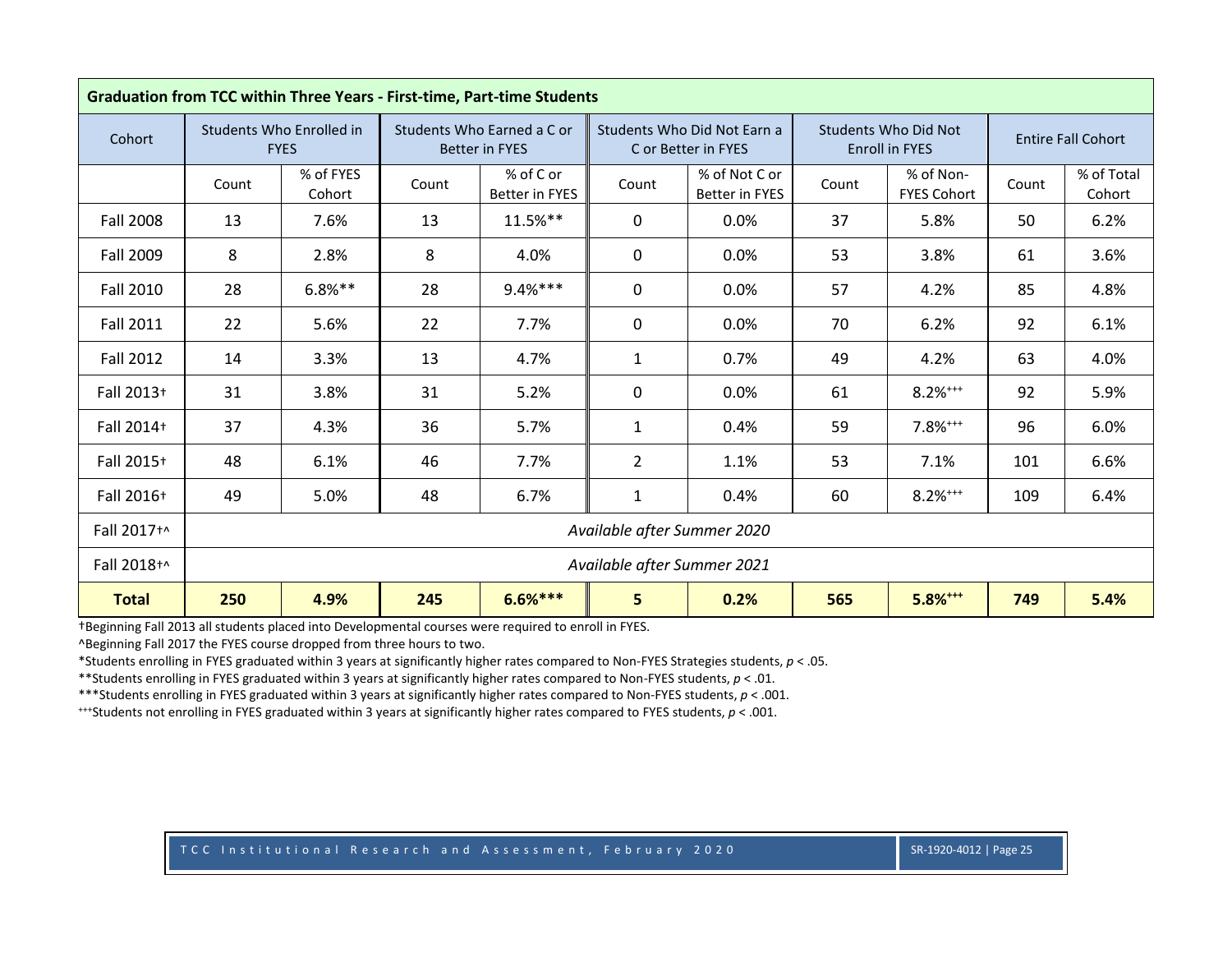| Graduated from TCC within Three Years - First-time, Full-time Students Who Did Not Earn a C or Better in FYES |                                                       |                                                                                                             |                                |              |                         |              |                                               |                |                         |  |  |
|---------------------------------------------------------------------------------------------------------------|-------------------------------------------------------|-------------------------------------------------------------------------------------------------------------|--------------------------------|--------------|-------------------------|--------------|-----------------------------------------------|----------------|-------------------------|--|--|
| Cohort                                                                                                        | Students Who<br>Did Not Earn a C<br>or Better in FYES |                                                                                                             | <b>Developmental Education</b> |              | Tulsa Achieves          |              | Developmental Education<br>and Tulsa Achieves |                | <b>Neither</b>          |  |  |
|                                                                                                               | Count                                                 | Count                                                                                                       | % of Not C<br>or Better        | Count        | % of Not C<br>or Better | Count        | % of Not C<br>or Better                       | Count          | % of Not C<br>or Better |  |  |
| <b>Fall 2008</b>                                                                                              | 0                                                     | 0                                                                                                           | $0.0\%$                        | 0            | 0.0%                    | 0            | 0.0%                                          | 0              | $0.0\%$                 |  |  |
| Fall 2009                                                                                                     | 0                                                     | 0                                                                                                           | $0.0\%$                        | 0            | 0.0%                    | $\mathbf{0}$ | 0.0%                                          | $\mathbf{0}$   | $0.0\%$                 |  |  |
| <b>Fall 2010</b>                                                                                              | 0                                                     | 0                                                                                                           | $0.0\%$                        | 0            | $0.0\%$                 | 0            | $0.0\%$                                       | 0              | $0.0\%$                 |  |  |
| <b>Fall 2011</b>                                                                                              | 0                                                     | 0                                                                                                           | $0.0\%$                        | 0            | 0.0%                    | 0            | 0.0%                                          | 0              | $0.0\%$                 |  |  |
| Fall 2012                                                                                                     | 1                                                     | $\mathbf{0}$                                                                                                | 0.0%                           | 0            | 0.0%                    | $\mathbf{0}$ | 0.0%                                          | $\mathbf{1}$   | 100.0%                  |  |  |
| Fall 2013+                                                                                                    | 0                                                     | 0                                                                                                           | $0.0\%$                        | 0            | 0.0%                    | 0            | 0.0%                                          | 0              | $0.0\%$                 |  |  |
| Fall 2014+                                                                                                    | $\mathbf{1}$                                          | $\mathbf{1}$                                                                                                | 100.0%                         | $\mathbf{0}$ | 0.0%                    | $\mathbf{0}$ | 0.0%                                          | $\mathbf{0}$   | $0.0\%$                 |  |  |
| Fall 2015+                                                                                                    | $\overline{2}$                                        | 0                                                                                                           | $0.0\%$                        | $\mathbf{0}$ | $0.0\%$                 | 0            | $0.0\%$                                       | $\overline{2}$ | 100.0%                  |  |  |
| Fall 2016+                                                                                                    | $\mathbf{1}$                                          | 1                                                                                                           | 100.0%                         | 0            | 0.0%                    | $\mathbf{0}$ | 0.0%                                          | 0              | $0.0\%$                 |  |  |
| Fall 2017 <sup>+^</sup>                                                                                       |                                                       |                                                                                                             | Available after Summer 2020    |              |                         |              |                                               |                |                         |  |  |
| Fall 2018+^                                                                                                   |                                                       | Available after Summer 2021                                                                                 |                                |              |                         |              |                                               |                |                         |  |  |
| <b>Total</b>                                                                                                  | 5                                                     | $\overline{\mathbf{3}}$<br>$\overline{2}$<br>0.0%<br>60.0%<br>40.0%<br>0.0%<br>$\mathbf{0}$<br>$\mathbf{0}$ |                                |              |                         |              |                                               |                |                         |  |  |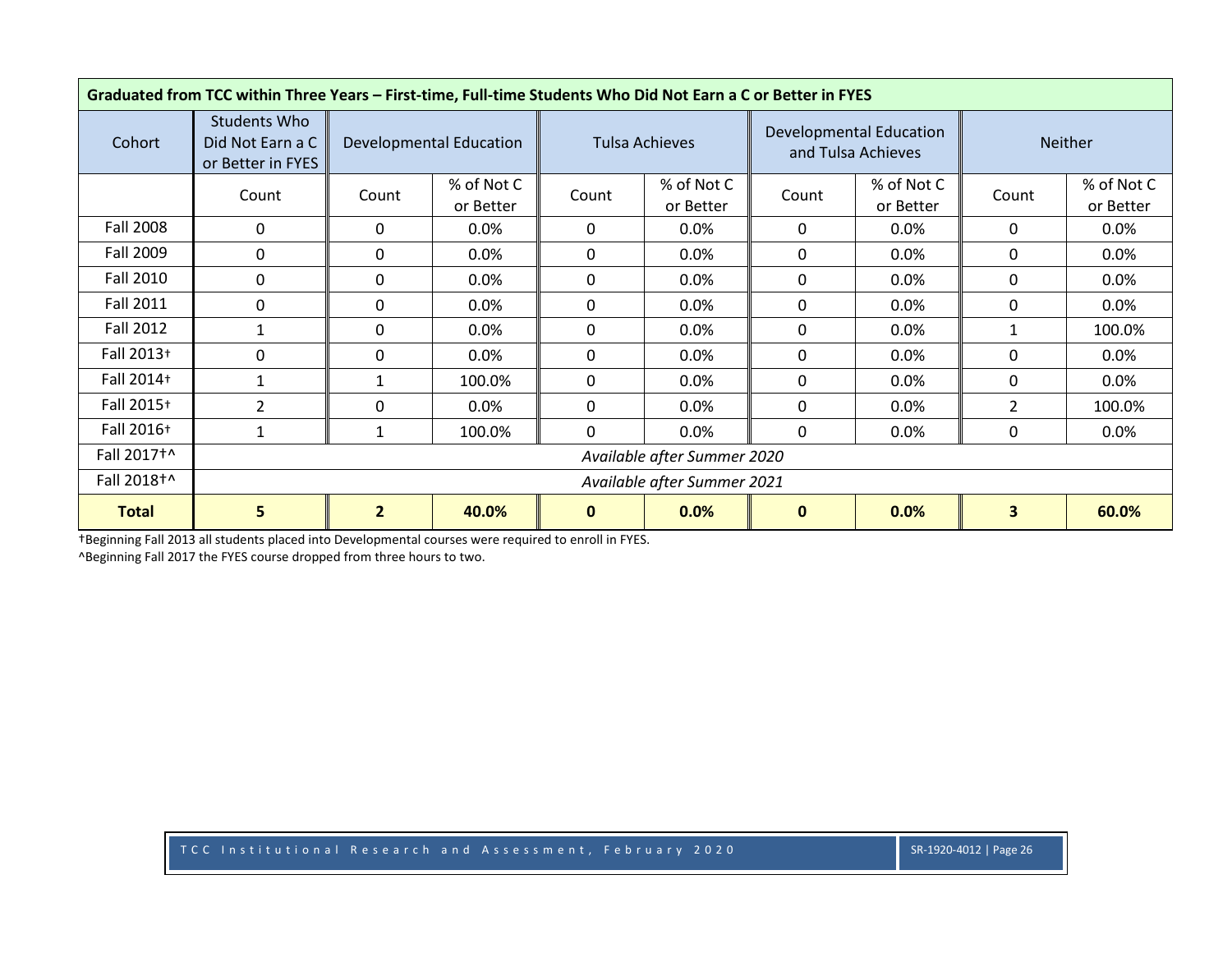|                         | Student Success Rates (Grades of C or Better) in Developmental Courses - First-time, Part-time students |          |                                                     |          |                                  |                       |                                                      |       |                                      |       |
|-------------------------|---------------------------------------------------------------------------------------------------------|----------|-----------------------------------------------------|----------|----------------------------------|-----------------------|------------------------------------------------------|-------|--------------------------------------|-------|
| Cohort                  | Students Who Enrolled in<br><b>FYES</b>                                                                 |          | Students Who Earned a C or<br><b>Better in FYES</b> |          | <b>Students Who Did Not Earn</b> | a C or Better in FYES | <b>Students Who Did Not</b><br><b>Enroll in FYES</b> |       | <b>Entire Fall Cohort</b>            |       |
| <b>Fall 2008</b>        | 244 of 355<br>Grades                                                                                    | 68.7%*** | 202 of 269<br>Grades                                | 75.1%*** | 42 of 86<br>Grades               | 48.8%                 | 532 of 864<br>Grades                                 | 61.6% | 776 of 1,219<br>Grades               | 63.7% |
| Fall 2009               | 334 of 545<br>Grades                                                                                    | 61.3%    | 288 of 422<br>Grades                                | 68.2%*** | 46 of 123<br>Grades              | 37.4%                 | 960 of 1,645<br>Grades                               | 58.4% | 1,294 of<br>2,190 Grades             | 59.1% |
| <b>Fall 2010</b>        | 492 of 727<br>Grades                                                                                    | 67.7%*** | 423 of 574<br>Grades                                | 73.7%*** | 69 of 153<br>Grades              | 45.1%                 | 848 of 1,580<br>Grades                               | 53.7% | 1,340 of<br>2,307 Grades             | 58.1% |
| <b>Fall 2011</b>        | 499 of 753<br>Grades                                                                                    | 66.3%**  | 453 of 599<br>Grades                                | 75.6%*** | 46 of 154<br>Grades              | 29.9%                 | 869 of 1,407<br>Grades                               | 61.8% | 1,368 of<br>2,160 Grades             | 63.3% |
| Fall 2012               | 430 of 701<br>Grades                                                                                    | 61.3%    | 388 of 520<br>Grades                                | 74.6%*** | 42 of 181<br>Grades              | 23.2%                 | 869 of 1,460<br>Grades                               | 59.5% | 1,299 of<br>2,161 Grades             | 60.1% |
| Fall 2013 <sup>+</sup>  | 1,027 of 1,573<br>Grades                                                                                | 65.3%*** | 961 of 1,293<br>Grades                              | 74.3%*** | 66 of 280<br>Grades              | 23.6%                 | 243 of 475<br>Grades                                 | 51.2% | 1,270 of<br>2,048 Grades             | 62.0% |
| Fall 2014+              | 895 of 1,394<br>Grades                                                                                  | 64.2%*** | 817 of 1,110<br>Grades                              | 73.6%*** | 78 of 284<br>Grades              | 27.5%                 | 267 of 476<br>Grades                                 | 56.1% | $1,162$ of<br>1,870 Grades           | 62.1% |
| Fall 2015 <sup>+</sup>  | 733 of 1,148<br>Grades                                                                                  | 63.9%**  | 673 of 931<br>Grades                                | 72.3%*** | 60 of 217<br>Grades              | 27.6%                 | 295 of 507<br>Grades                                 | 58.2% | 1,028 of<br>1,655 Grades             | 62.1% |
| Fall 2016 <sup>+</sup>  | 1,072 of 1,649<br>Grades                                                                                | 65.0%*** | 979 of 1,300<br>Grades                              | 75.3%*** | 93 of 349<br>Grades              | 26.6%                 | 287 of 545<br>Grades                                 | 52.7% | 1,359 of<br>2,194 Grades             | 61.9% |
| Fall 2017 <sup>+^</sup> | 1,656 of 2,539<br>Grades                                                                                | 65.2%    | 1,579 of 2,085<br>Grades                            | 75.7%*** | 77 of 454<br>Grades              | 17.0%                 | 300 of 460<br>Grades                                 | 65.2% | 1,956 of<br>2,999 Grades             | 65.2% |
| Fall 2018 <sup>+^</sup> | 1,078 of 1,703<br>Grades                                                                                | 63.3%**  | 985 of 1,279<br>Grades                              | 77.0%*** | 93 of 424<br>Grades              | 21.9%                 | 262 of 451<br>Grades                                 | 58.1% | 1,340 of<br>2,154 Grades             | 62.2% |
| <b>Total</b>            | 8,460 of<br>13,087<br><b>Grades</b>                                                                     | 64.6%*** | 7,748 of<br><b>10,382 Grades</b>                    | 74.6%*** | 712 of 2,705<br><b>Grades</b>    | 26.3%                 | 5,732 of 9,870<br><b>Grades</b>                      | 58.1% | 14,192 of<br>22,957<br><b>Grades</b> | 61.8% |

^Beginning Fall 2017 the FYES course dropped from three hours to two.

\*\*Students enrolled in FYES performed significantly better compared to Non-FYES students, *p* < .01.

\*\*\*Students enrolled in FYES performed significantly better compared to Non-FYES students, *p* < .001.

Data for these tables were extracted from TCC's Operational Data Store on November 12, 2019.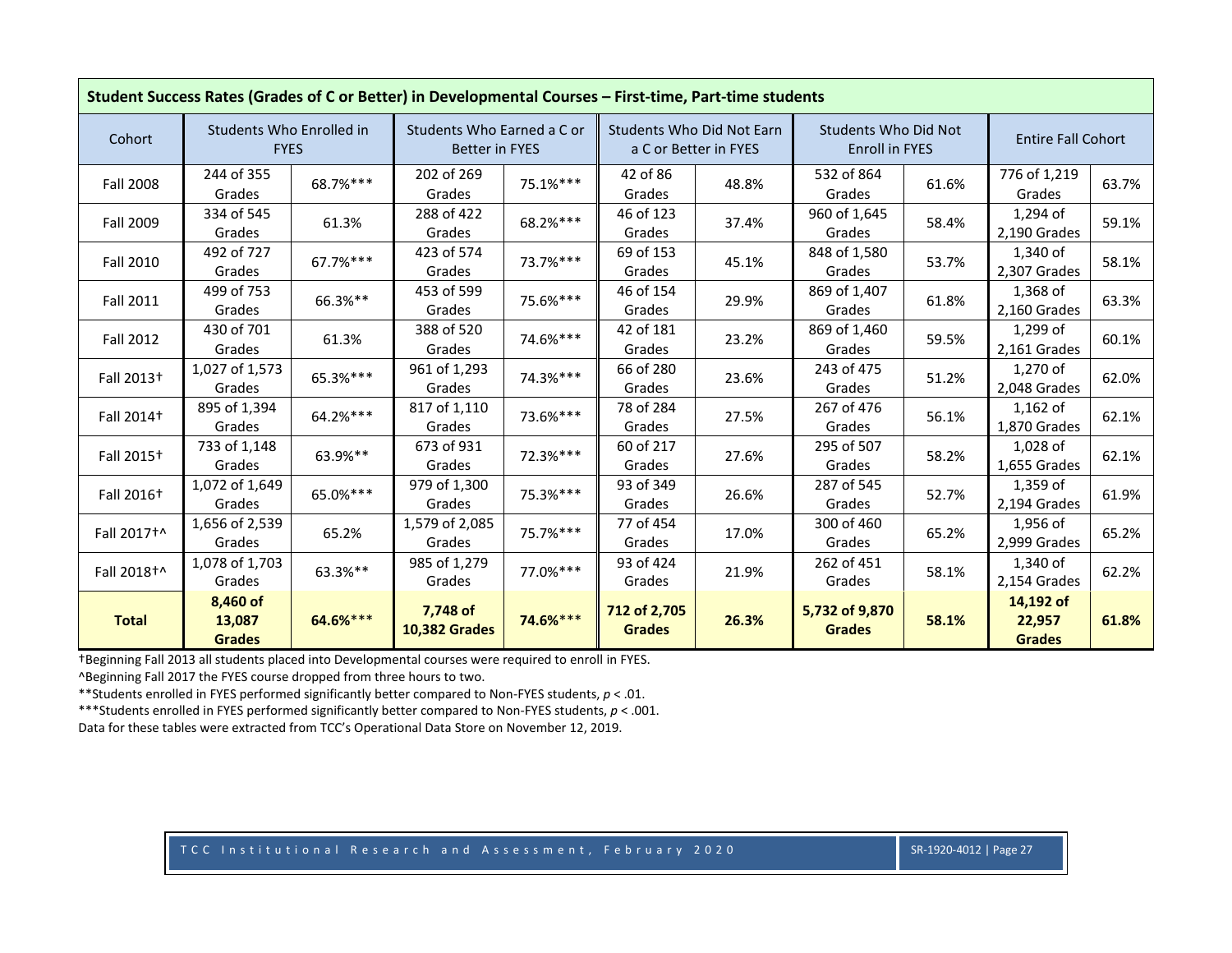| Student Success Rates (Grades of C or Better) in Developmental Courses - First-time, Full-time Students Who Did Not Earn a C or Better in FYES |                                                       |                               |                                |                       |                                                      |       |         |  |  |  |
|------------------------------------------------------------------------------------------------------------------------------------------------|-------------------------------------------------------|-------------------------------|--------------------------------|-----------------------|------------------------------------------------------|-------|---------|--|--|--|
| Cohort                                                                                                                                         | Students Who<br>Did Not Earn a C<br>or Better in FYES |                               | <b>Developmental Education</b> | <b>Tulsa Achieves</b> | <b>Developmental Education</b><br>and Tulsa Achieves |       | Neither |  |  |  |
| <b>Fall 2008</b>                                                                                                                               | 42 of 86 Grades                                       | 21 of 44<br>Grades            | 47.7%                          |                       | 21 of 42<br>Grades                                   | 50.0% |         |  |  |  |
| <b>Fall 2009</b>                                                                                                                               | 46 of 123 Grades                                      | 26 of 52<br>Grades            | 50.0%                          |                       | 20 of 71<br>Grades                                   | 28.2% |         |  |  |  |
| <b>Fall 2010</b>                                                                                                                               | 69 of 153 Grades                                      | 31 of 63<br>Grades            | 49.2%                          |                       | 38 of 90<br>Grades                                   | 42.2% |         |  |  |  |
| <b>Fall 2011</b>                                                                                                                               | 46 of 154 Grades                                      | 13 of 60<br>Grades            | 21.7%                          |                       | 33 of 94<br>Grades                                   | 35.1% |         |  |  |  |
| <b>Fall 2012</b>                                                                                                                               | 42 of 181 Grades                                      | 17 of 73<br>Grades            | 23.3%                          |                       | 25 of 108<br>Grades                                  | 23.1% |         |  |  |  |
| Fall 2013+                                                                                                                                     | 66 of 280 Grades                                      | 46 of 179<br>Grades           | 25.7%                          |                       | 20 of 101<br>Grades                                  | 19.8% |         |  |  |  |
| Fall 2014+                                                                                                                                     | 78 of 284 Grades                                      | 57 of 180<br>Grades           | 31.7%                          |                       | 21 of 104<br>Grades                                  | 20.2% |         |  |  |  |
| Fall 2015+                                                                                                                                     | 60 of 217 Grades                                      | 31 of 108<br>Grades           | 28.7%                          |                       | 29 of 109<br>Grades                                  | 26.6% |         |  |  |  |
| Fall 2016+                                                                                                                                     | 93 of 349 Grades                                      | 39 of 159<br>Grades           | 24.5%                          |                       | 54 of 190<br>Grades                                  | 28.4% |         |  |  |  |
| Fall 2017 <sup>+</sup>                                                                                                                         | 77 of 454 Grades                                      | 49 of 239<br>Grades           | 20.5%                          |                       | 28 of 215<br>Grades                                  | 13.0% |         |  |  |  |
| Fall 2018 <sup>+^</sup>                                                                                                                        | 93 of 424 Grades                                      | 36 of 158<br>Grades           | 22.8%                          |                       | 57 of 266<br>Grades                                  | 21.4% |         |  |  |  |
| <b>Total</b>                                                                                                                                   | 712 of 2,705<br><b>Grades</b>                         | 366 of 1,315<br><b>Grades</b> | 27.8%                          |                       | 346 of 1,390<br><b>Grades</b>                        | 24.9% |         |  |  |  |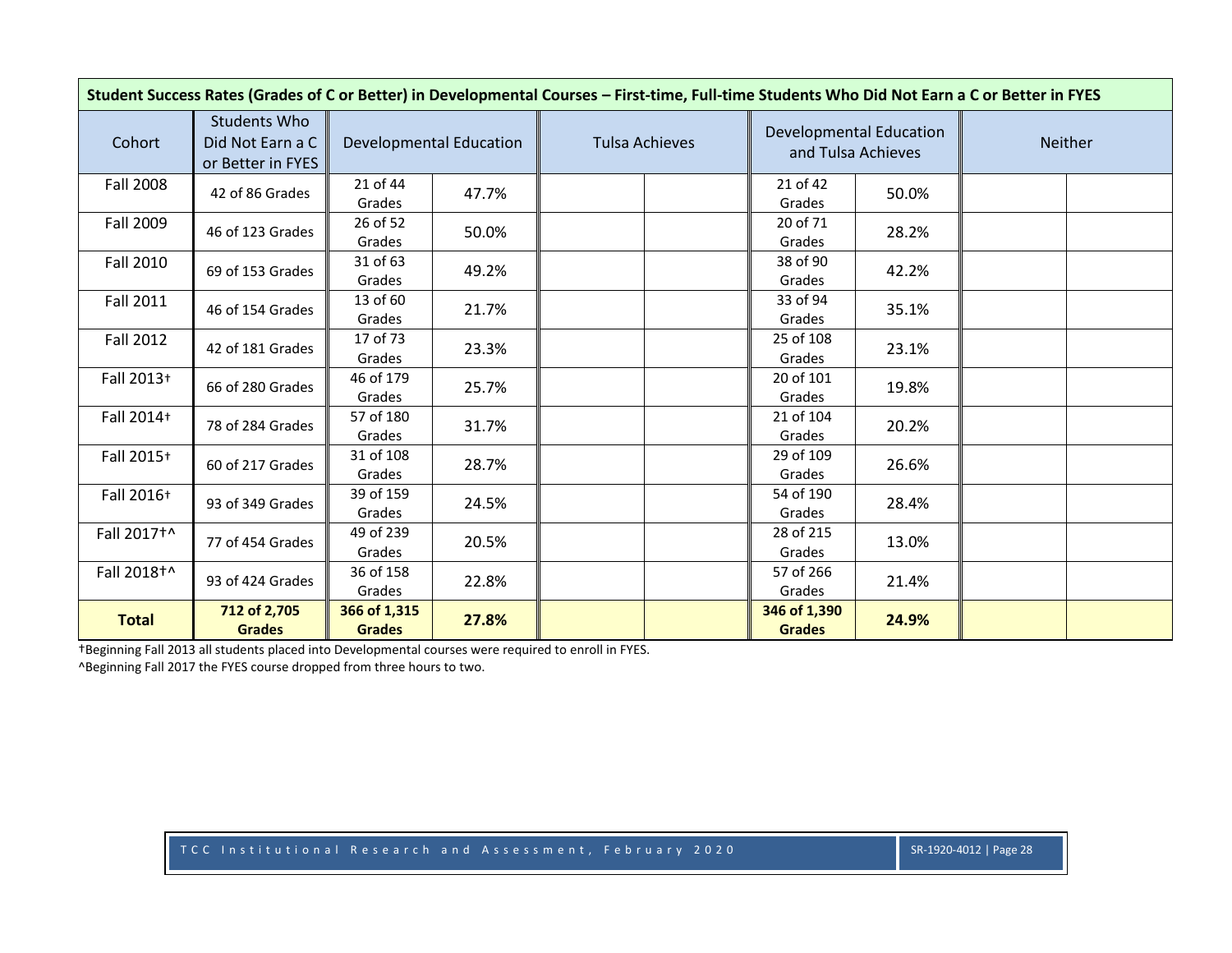|                         | Student Success Rates (Grades of C or Better) in Gateway Courses - First-time, Part-time students |          |                                                     |            |                               |                                                           |                                                      |               |                                      |       |  |  |
|-------------------------|---------------------------------------------------------------------------------------------------|----------|-----------------------------------------------------|------------|-------------------------------|-----------------------------------------------------------|------------------------------------------------------|---------------|--------------------------------------|-------|--|--|
| Cohort                  | Students Who Enrolled in<br><b>FYES</b>                                                           |          | Students Who Earned a C or<br><b>Better in FYES</b> |            |                               | <b>Students Who Did Not Earn</b><br>a C or Better in FYES | <b>Students Who Did Not</b><br><b>Enroll in FYES</b> |               | <b>Entire Fall Cohort</b>            |       |  |  |
| <b>Fall 2008</b>        | 395 of 535<br>Grades                                                                              | 73.8%    | 324 of 423<br>Grades                                | 76.6%      | 71 of 112<br>Grades           | 63.4%                                                     | 1,171 of 1,561<br>Grades                             | 75.0%         | 1,566 of<br>2,096 Grades             | 74.7% |  |  |
| Fall 2009               | 627 of 856<br>Grades                                                                              | 73.2%    | 548 of 722<br>Grades                                | 75.9%**    | 79 of 134<br>Grades           | 59.0%                                                     | 1,805 of 2,502<br>Grades                             | 72.1%         | 2,432 of<br>3,358 Grades             | 72.4% |  |  |
| <b>Fall 2010</b>        | 893 of 1,225<br>Grades                                                                            | 72.9%    | 817 of 1,055<br>Grades                              | 77.4%***   | 76 of 170<br>Grades           | 44.7%                                                     | 1,874 of 2,613<br>Grades                             | 71.7%         | 2,767 of<br>3,838 Grades             | 72.1% |  |  |
| <b>Fall 2011</b>        | 808 of 1,127<br>Grades                                                                            | 71.7%    | 754 of 1,003<br>Grades                              | 75.2%      | 54 of 124<br>Grades           | 43.5%                                                     | 1,817 of 2,459<br>Grades                             | 73.9%         | $2,625$ of<br>3,586 Grades           | 73.2% |  |  |
| <b>Fall 2012</b>        | 752 of 1,076<br>Grades                                                                            | 69.9%    | 689 of 926<br>Grades                                | 74.4%      | 63 of 150<br>Grades           | 42.0%                                                     | 1,742 of 2,381<br>Grades                             | $73.2\%^{++}$ | 2,494 of<br>3,457 Grades             | 72.1% |  |  |
| Fall 2013 <sup>+</sup>  | 1,558 of 2,091<br>Grades                                                                          | 74.5%*** | 1,505 of 1,899<br>Grades                            | 79.3%***   | 53 of 192<br>Grades           | 27.6%                                                     | 883 of 1,259<br>Grades                               | 70.1%         | 2,441 of<br>3,350 Grades             | 72.9% |  |  |
| Fall 2014 <sup>+</sup>  | 1,611 of 2,179<br>Grades                                                                          | 73.9%    | 1,543 of 1,962<br>Grades                            | 78.6%***   | 68 of 217<br>Grades           | 31.3%                                                     | 1,049 of 1,399<br>Grades                             | 75.0%         | 2,660 of<br>3,578 Grades             | 74.3% |  |  |
| Fall 2015 <sup>+</sup>  | 1,700 of 2,246<br>Grades                                                                          | 75.7%*   | 1,628 of 2,051<br>Grades                            | 79.4%***   | 72 of 195<br>Grades           | 36.9%                                                     | 1,211 of 1,646<br>Grades                             | 73.6%         | 2,911 of<br>3.892 Grades             | 74.8% |  |  |
| Fall 2016 <sup>+</sup>  | 1,795 of 2,503<br>Grades                                                                          | 71.7%    | 1,684 of 2,196<br>Grades                            | 76.7%***   | 111 of 307<br>Grades          | 36.2%                                                     | 996 of 1,391<br>Grades                               | 71.6%         | 2,791 of<br>3,894 Grades             | 71.7% |  |  |
| Fall 2017 <sup>+^</sup> | 3,104 of 4,303<br>Grades                                                                          | 72.1%**  | 3,022 of 3,876<br>Grades                            | 78.0%***   | 82 of 427<br>Grades           | 19.2%                                                     | 1,013 of 1,458<br>Grades                             | 69.5%         | 4,117 of<br>5,761 Grades             | 71.5% |  |  |
| Fall 2018+^             | 1,798 of 2,596<br>Grades                                                                          | 69.3%    | 1,706 of 2,197<br>Grades                            | 77.7%***   | 92 of 399<br>Grades           | 23.1%                                                     | 782 of 1,163<br>Grades                               | 67.2%         | 2,580 of<br>3,759 Grades             | 68.6% |  |  |
| <b>Total</b>            | 15,041 of<br>20,737<br><b>Grades</b>                                                              | 72.5%    | 14,220 of<br><b>18,310 Grades</b>                   | $77.7%***$ | 821 of 2,427<br><b>Grades</b> | 33.8%                                                     | 14,343 of<br><b>19,832 Grades</b>                    | 72.3%         | 29,384 of<br>40,569<br><b>Grades</b> | 72.4% |  |  |

^Beginning Fall 2017 the FYES course dropped from three hours to two.

\*Students enrolled in FYES performed significantly better compared to Non-FYES students, *p* < .05.

\*\*Students enrolled in FYES performed significantly better compared to Non-FYES students, *p* < .01.

\*\*\*Students enrolled in FYES performed significantly better compared to Non-FYES students, *p* < .001.

++Students not enrolling in FYES performed significantly better compared to FYES students, *p* < .01.

Data for these tables were extracted from TCC's Operational Data Store on November 12, 2019.

TCC Institutional Research and Assessment, February 2020 SR-1920-4012 | Page 29